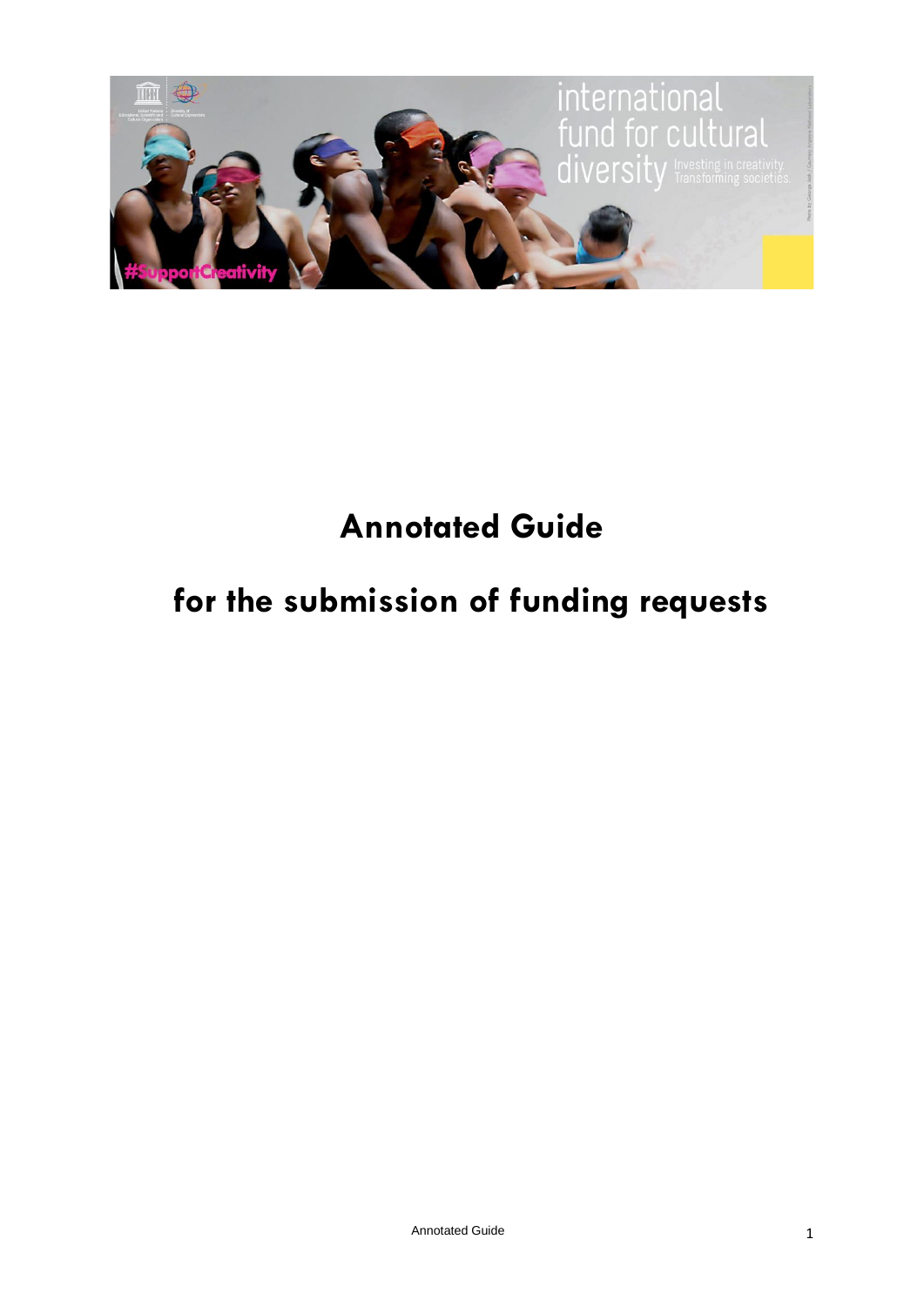

The purpose of the **Annotated Guide** is to help applicants formulate effective project proposals. Suggestions are by no means intended to be exhaustive in nature; they are only designed to offer applicants direction in completing the online Application Form.

**International Fund for Cultural Diversity** Diversity of Cultural Expressions Section

Culture Sector

UNESCO

7, place de Fontenoy 750352 Paris 07 SP, France

[convention2005.ifcd@unesco.org](mailto:convention2005.ifcd@unesco.org) <http://en.unesco.org/creativity/ifcd> © UNESCO 2021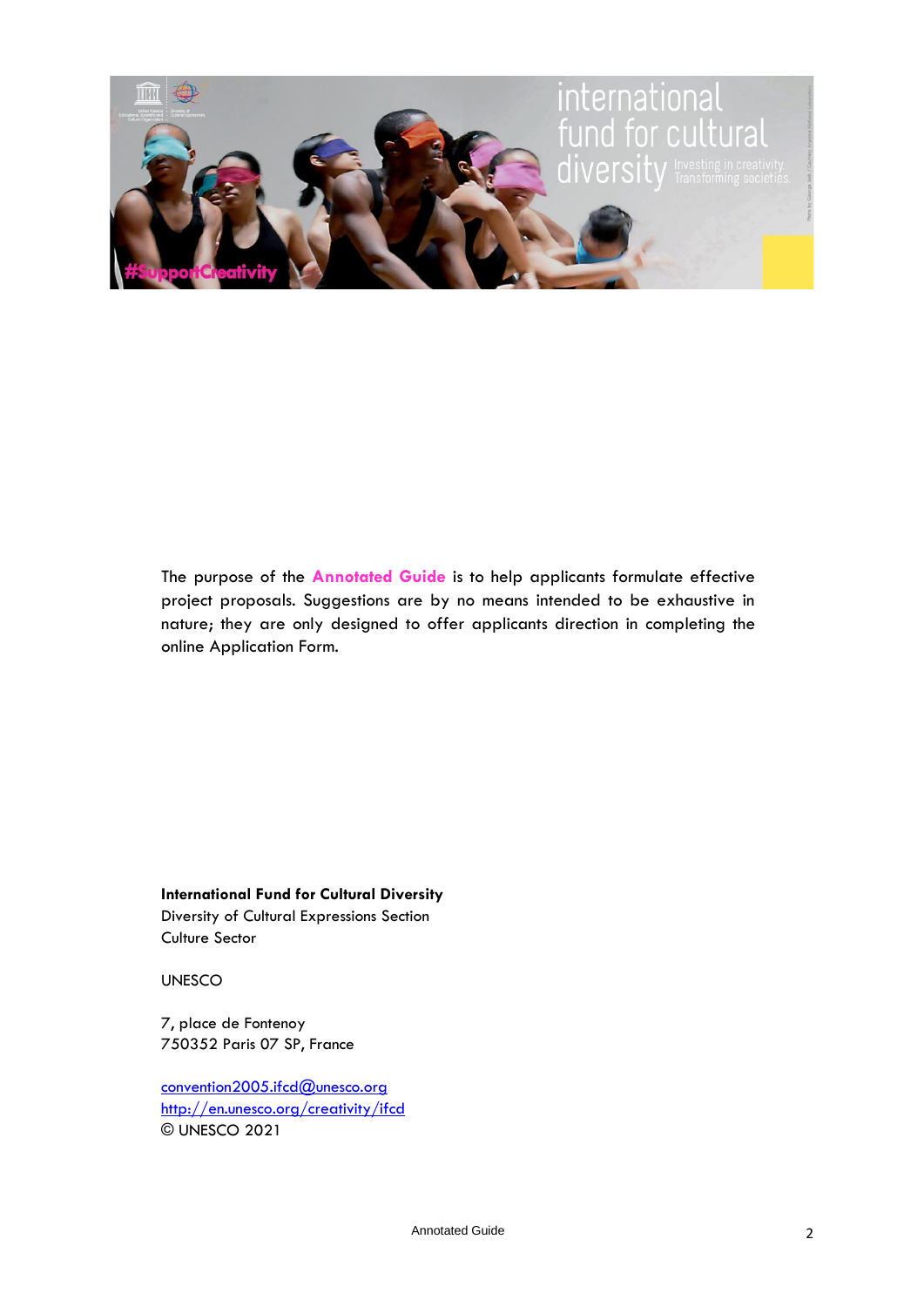

### ANNOTATED GUIDE

|                                   | Introduction                         |           |  |
|-----------------------------------|--------------------------------------|-----------|--|
|                                   | <b>Application process</b>           |           |  |
|                                   | 10 tips for a successful application |           |  |
|                                   |                                      |           |  |
|                                   | <b>Project framework</b>             | $11 - 21$ |  |
| 1.                                | Objectives                           | 12        |  |
| 2.                                | Outputs                              | 12        |  |
| 3.                                | <b>Activities</b>                    | 14        |  |
| 4.                                | <b>Budget</b>                        | 16        |  |
| 5.                                | Team (staff and contractors)         | 20        |  |
| 6.                                | Summary                              | 21        |  |
|                                   |                                      |           |  |
|                                   | <b>Online application form</b>       | 22-37     |  |
|                                   | 1. Applicant information             | 23        |  |
|                                   | 1.1. Contact person                  | 23        |  |
|                                   | 1.2. The entity/organization         | 23        |  |
|                                   | 2. Project information               | 24        |  |
|                                   | 2.1. Project title                   | 24        |  |
| 2.2. Amount requested             |                                      | 25        |  |
| 2.3. Implementation period        |                                      | 25        |  |
| 2.4. Beneficiary country(ies)     |                                      | 25        |  |
| 2.5. Brief summary of the project |                                      | 25        |  |
| 2.6. Local context                |                                      | 27        |  |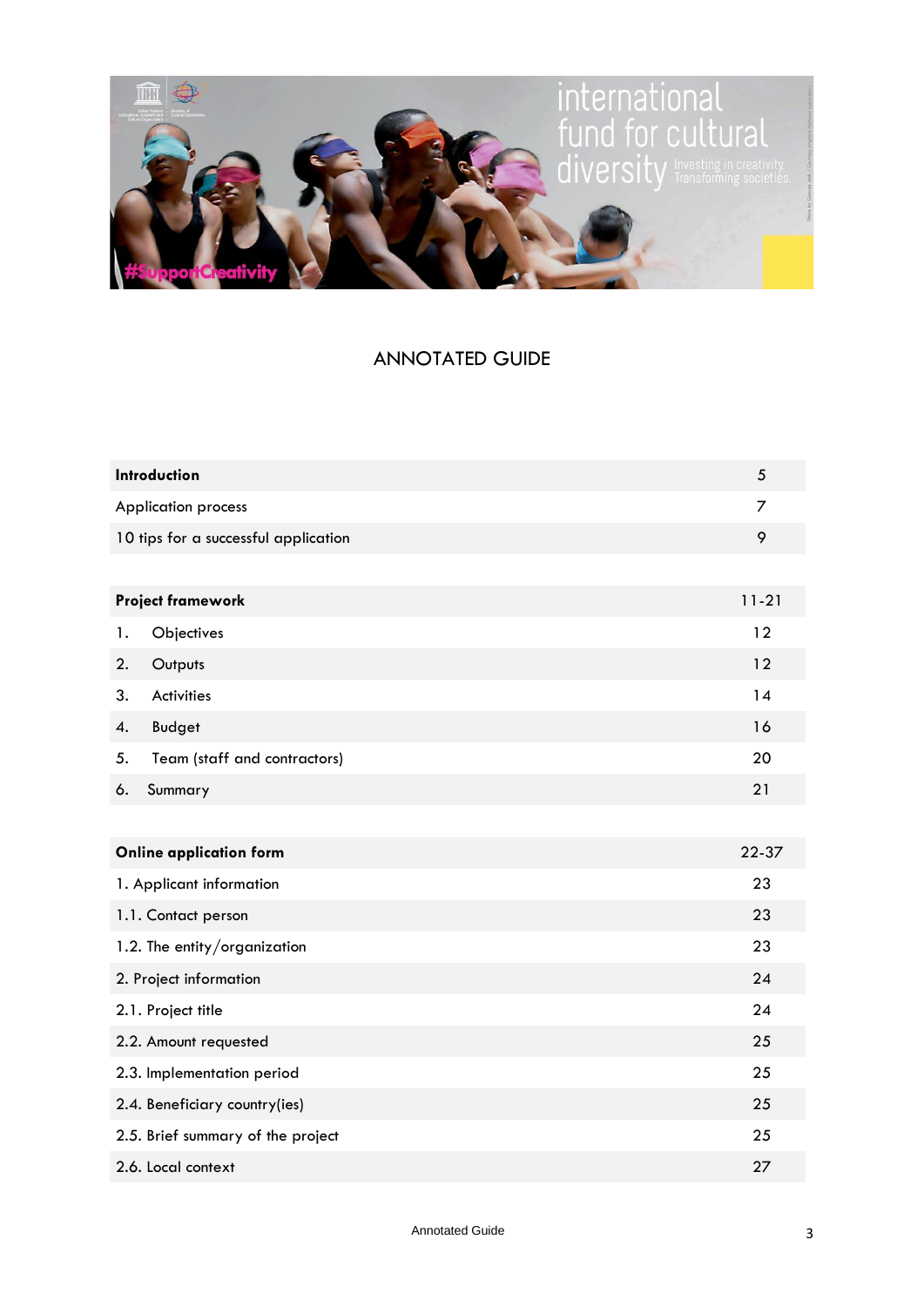

| 2.7. Complementarity of the project                                            | 27 |
|--------------------------------------------------------------------------------|----|
| 2.8. Financial management plan                                                 | 28 |
| 2.9. Project partners                                                          | 29 |
| 3. Objectives, activities, budget and team                                     | 29 |
| 4. Contribution to the IFCD's outcomes                                         | 29 |
| 5. Sustainability                                                              | 33 |
| 5.1. Project impact/long-term benefits                                         | 33 |
| 5.2. Measures to ensure achievement of project impact/long-term benefits       | 34 |
| 5.3. Measures to follow-up with project beneficiaries after project completion | 34 |
| 6. Other funding from UNESCO                                                   | 34 |
| 6.1. Previous and current funding                                              | 34 |
| 6.2. Current applications                                                      | 34 |
| 7. Complementary documents                                                     | 35 |
| 8. Terms and conditions                                                        | 37 |
| Annex 1: IFCD Results Framework                                                | 38 |
| Annex 2: eligible countries                                                    | 39 |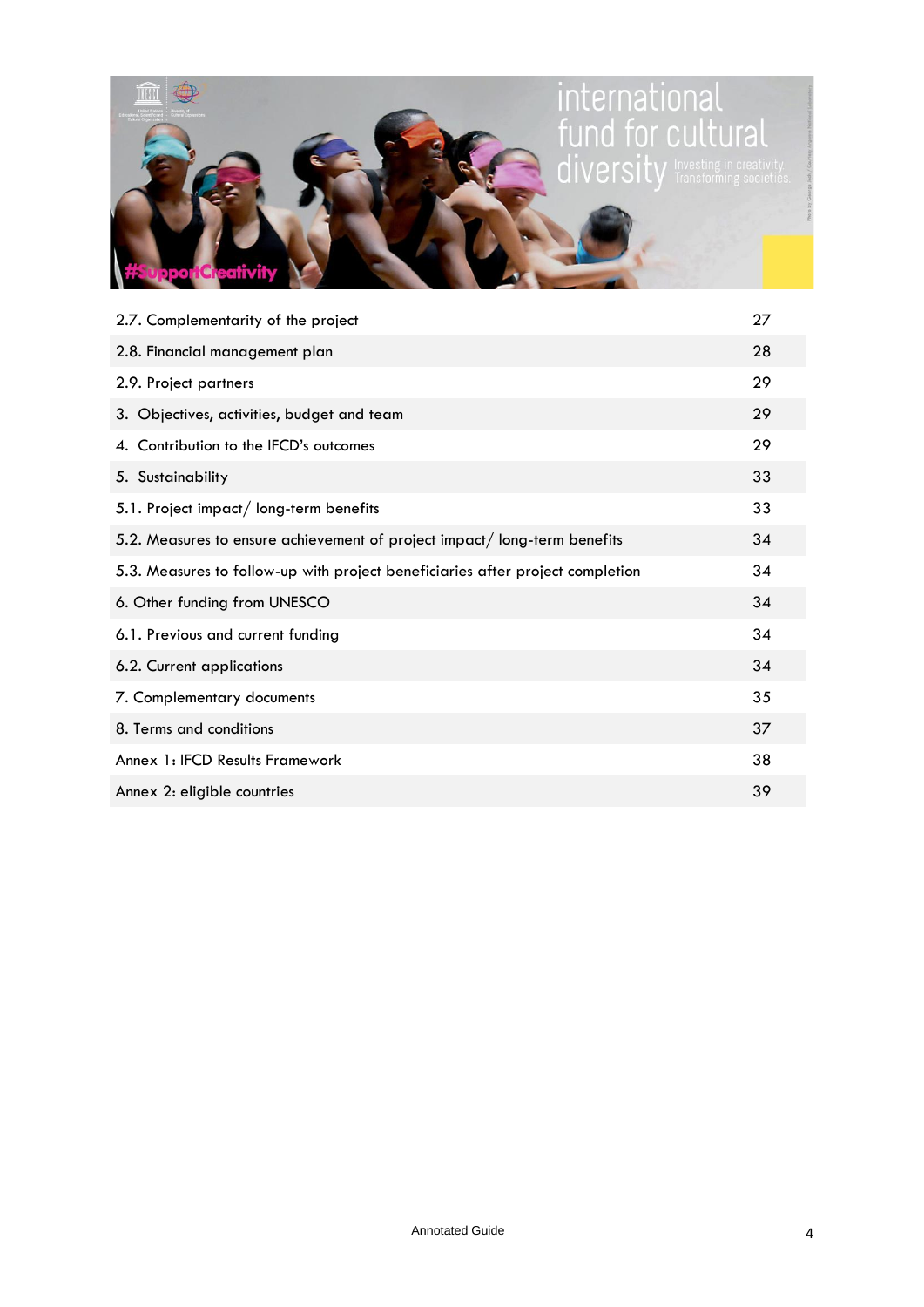

# **INTRODUCTION**

#### **THE INTERNATIONAL FUND FOR CULTURAL DIVERSITY**

The IFCD is the **[2005 Convention on the Protection and Promotion of the Diversity of Cultural](http://en.unesco.org/creativity/)  [Expressions](http://en.unesco.org/creativity/)' fund**. The **overall goal** of the IFCD is to support the implementation of the 2005 Convention and the emergence of dynamic cultural sectors in developing countries, by strengthening the means to create, produce, distribute and access diverse cultural goods and services.

In pursuit of this overall goal, the IFCD invests in projects that will lead to four specific **outcomes** over the medium-term:

- 1) A sustainable system of governance for culture that promotes the diversity of cultural expressions is created through targeting structural change;
- 2) A more balanced North-South and South-South flow of cultural goods and services, and increased international mobility of artists and cultural professionals from the global South, are demonstrated;
- 3) The value and opportunities that cultural and creative industries contribute to sustainable development are clearly demonstrated to relevant authorities involved in national development planning;
- 4) Gender inequalities in cultural life are addressed and more equitable access to and participation in cultural and creative industries are demonstrated.

The IFCD has identified between two and three **expected results** per outcome that will ultimately help to achieve the IFCD's overall goal. These are the results to which all IFCD-funded projects must contribute. Annex 1 at the end of this document shows the full results-based framework and how IFCD projects contribute to the achievement of the identified **IFCD outcomes** and related **expected results.**

Effective project proposals must align with this IFCD results framework. More details and suggestions about how this can be done are given below in the section entitled 'Contribution to the IFCD's Outcomes' of this **Annotated Guide**.

Past IFCD projects have:

- Enacted national cultural policy reform and market regulations;
- Established inter-ministerial and cross-sectoral committees to develop cultural policies;
- Engaged civil society in policy development processes;
- Developed strategic action plans to implement cultural policies;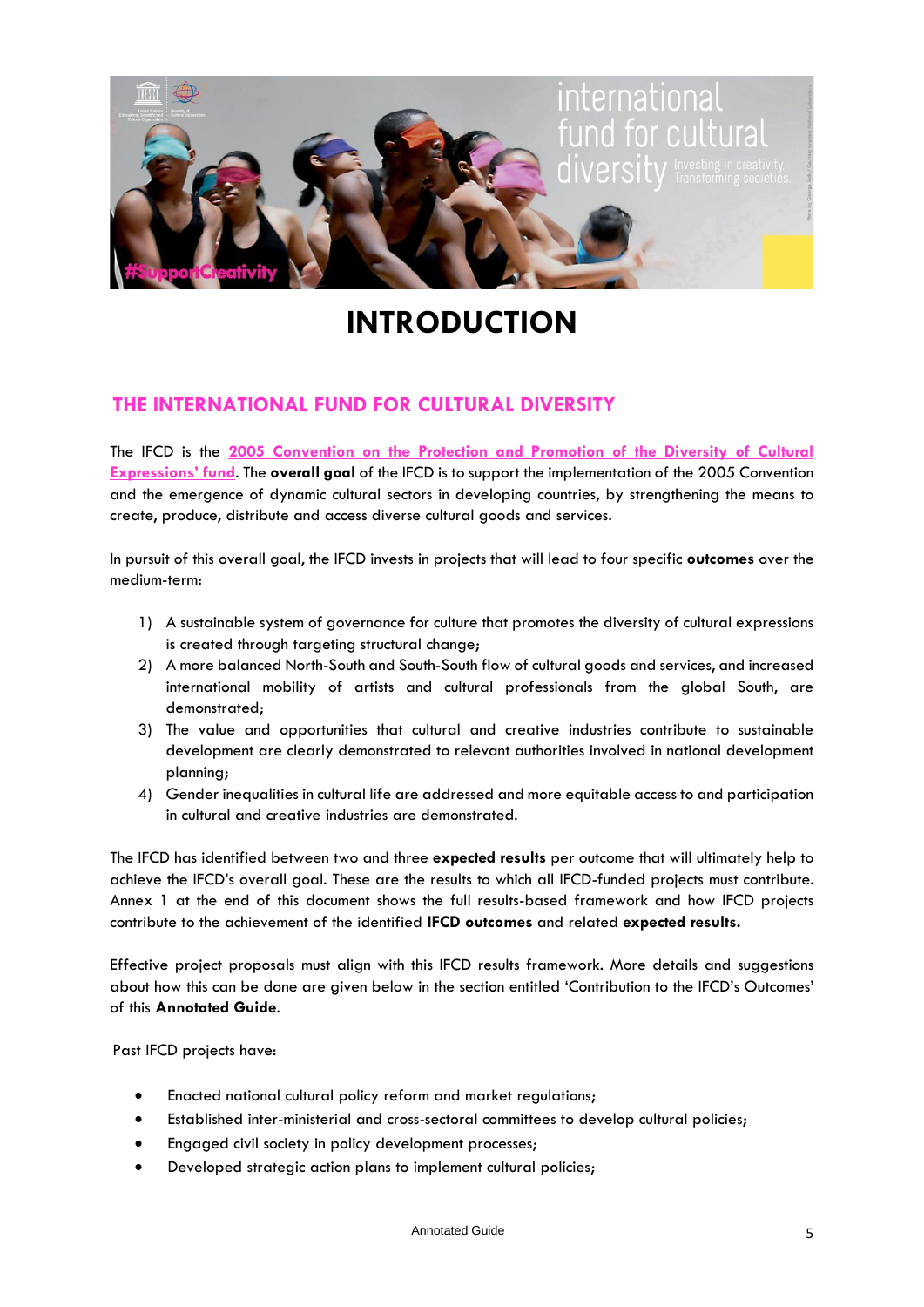

- Strengthened capacities for local and national policy development and implementation;
- Mapped and measured the social and economic contributions of the cultural industries to development;
- Strengthened local capacities for business development and supported cultural entrepreneurship;
- Created new cultural industry business models and promoted the use of information and communication technologies (ICTs);
- Strengthened professional networks and fostered innovative partnerships;
- Promoted gender equality, North-South-South cooperation and the participation of youth and various excluded social groups in the cultural industries.

The following types of projects are **not eligible** for IFCD funding:

- Projects related exclusively to the production of cultural and artistic works and events
- Projects related to safeguarding intangible cultural heritage (please consult the **[Fund for the](http://www.unesco.org/culture/ich/index.php?lg=en&pg=00013)  [Safeguarding of the Intangible Cultural Heritage](http://www.unesco.org/culture/ich/index.php?lg=en&pg=00013)**)
- Projects related to tangible cultural heritage (e.g. World Heritage sites) (please consult the **[World Heritage Fund](http://whc.unesco.org/en/funding/)**)
- Projects aimed at offsetting a deficit, repaying a debt or paying interest
- Projects sustaining ongoing activities with recurring costs
- Projects financing permanent working spaces and/or equipment, physical construction or the restoration of buildings exclusively
- Projects that focus on primary and secondary school environments
- Projects that focus on cultural tourism
- Projects that are conceived as scholarships or grants for personal needs

To get an idea of the types of projects that have received funding from the IFCD in previous funding cycles, please consult the **IFCD** brochures and [our website.](https://en.unesco.org/creativity/ifcd/projects)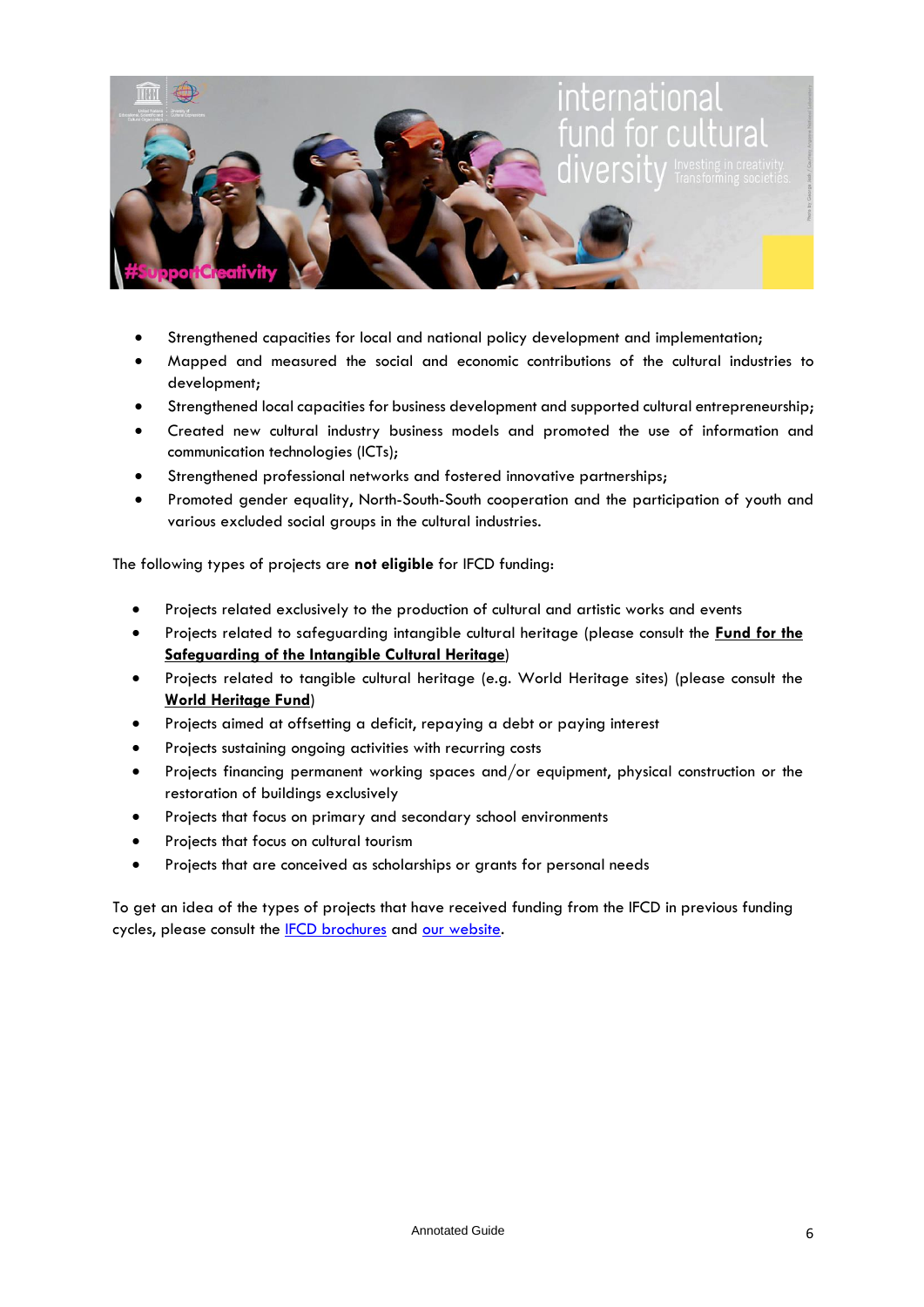

#### **APPLICATION PROCESS**

**Step 1**: Consult the **IFCD website** at: **<https://en.unesco.org/creativity/ifcd/apply>**

Step 2: Download the **IFCD Call** and verify that the entity/organization and the project proposal fulfil the **r**equirements for eligible funding requests.

**Step 3**: **Download the [Project Framework](https://en.unesco.org/creativity/sites/creativity/files/project_framework_2021_en.xlsx)** and save it on your computer.

**Step 4**: **Read** this **Annotated Guide** carefully.

**Step 5: Complete the Project Framework** offline and save the changes on your computer. If when opening the documents, you are asked by your software to enable Macros, please accept request and enable the Macros. The Project Framework should be opened and completed in Microsoft Excel (2011 or later versions) or similar applications).

**Step 6**: **Gather** all necessary **[Complementary Documents](https://en.unesco.org/creativity/sites/creativity/files/complementary_documents_list_2021.pdf)** (consult the 'Complementary Documents' section at the end of this Guide).

**Step 7**: Once you have completed the Project Framework and gathered all Complementary documents, create an account to access the online Application Form by **registering** at: **<https://en.unesco.org/creativity/applicant/register>**. An email will be sent to you with the link to create your password.

**Step 8:** Then, **log in** to the online Application Form at: **<https://en.unesco.org/creativity/user>**

**Step 9:** Click on **'Apply for funding'** to begin.

**Step 10**: **Complete** the online Application Form (6 tabs).

You may **log in** and **log out** from the online Application Form. Do not forget to **save** your application before logging out.

**Step 11**: Upload the **Project Framework** in section 3 and the **Complementary documents** in section 7.

**Step 12**: Accept the **terms and conditions** (consult the 'Terms and Conditions' at the end of this Guide).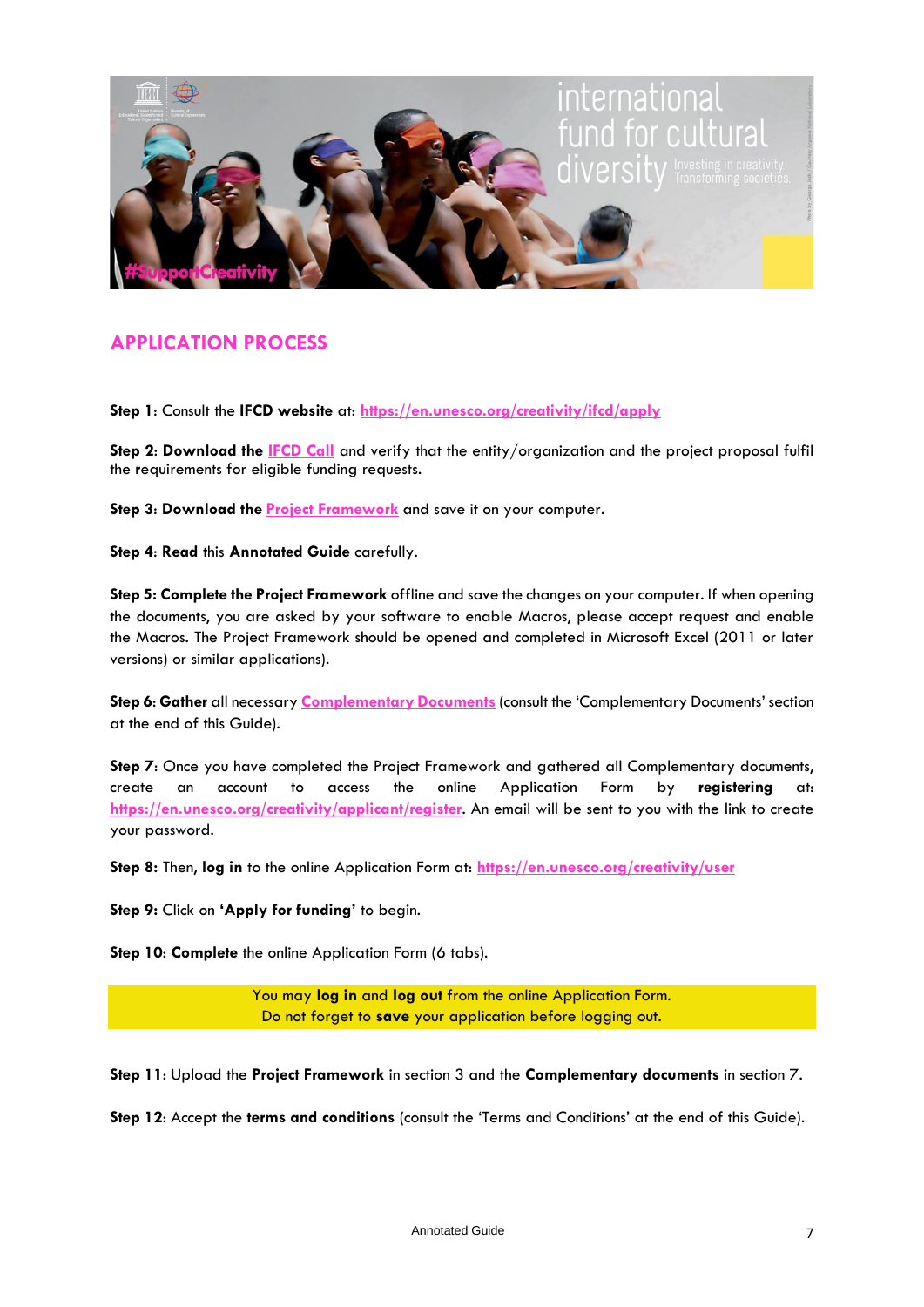

**Step 13:** Date, sign and click on 'Submit'.

Signature should be the **name of the representative** of the applicant entity/organization **holding financial and administrative responsibility** for the implementation of the project, as referred in section 1.1 of the online Application Form.

In order to submit your application, **all the fields in the online Application Form must be duly completed**. Incomplete fields will be highlighted in red.

**Step 14**: **Review your application** and click on **'Change'** to make additional modifications to your application or on **'SUBMIT'** to finalize your application.

> Once you click on the **'SUBMIT'** button, you will not be able to come back to your application to make any further changes.

**Step 15**: Print your application by clicking on **'Print'**.

**Step 16**: A **confirmation email** will be sent to you containing a number associated to your request for funding.

The deadline is **16 June 2021, noon (Paris time)**. Applications received after this deadline will not be eligible for this funding period.

Applications should be completed in either **English** or **French**.

Should you experience technical difficulties, please contact us at [support-creativity@unesco.org.](mailto:support-creativity@unesco.org)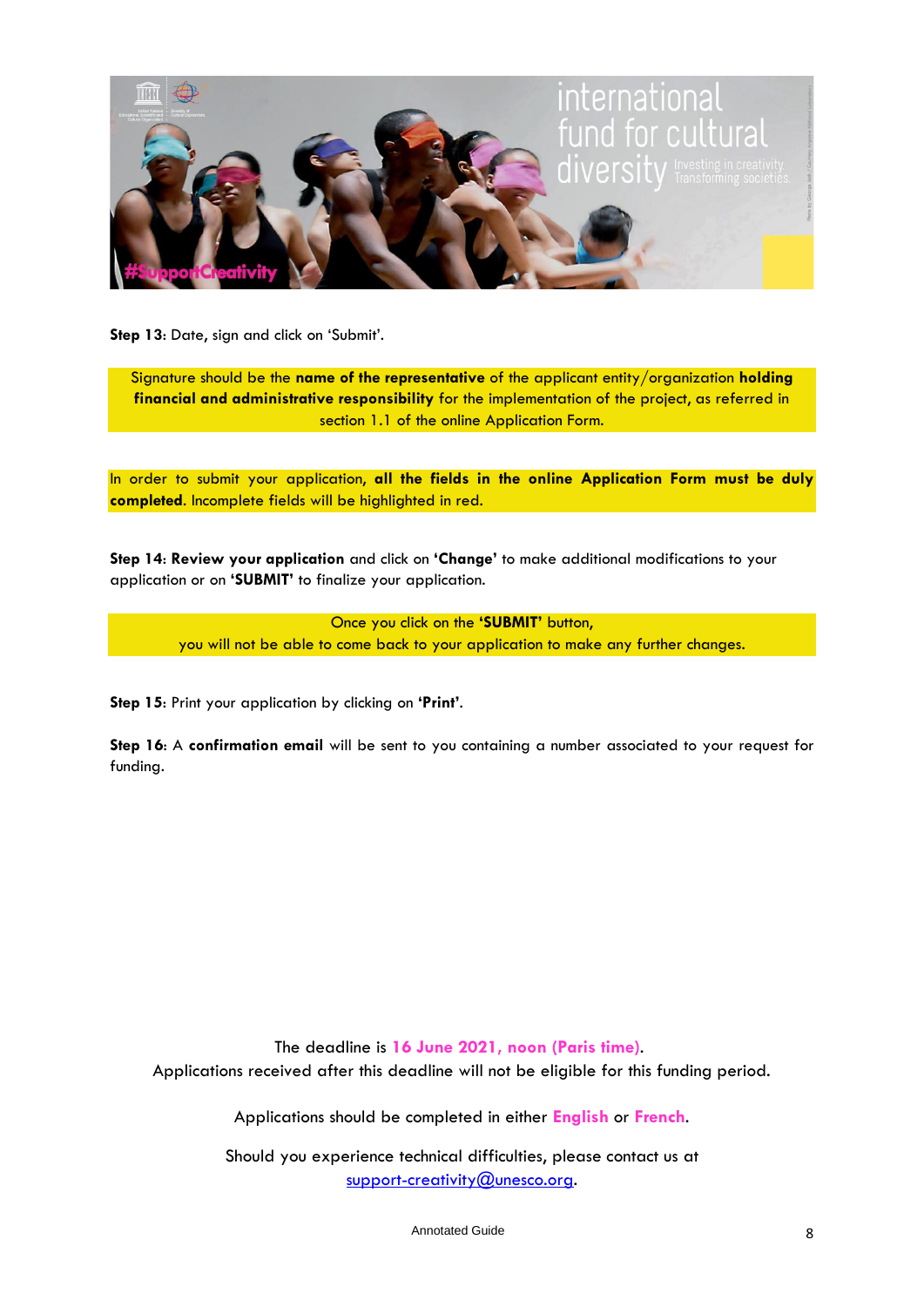

#### **10 TIPS FOR A SUCCESSFUL APPLICATION**

#### **RESEARCH**

**1**

**Familiarize** yourself with the **[2005 Convention on the Protection and Promotion of the Diversity](http://en.unesco.org/creativity/convention)  [of Cultural Expressions](http://en.unesco.org/creativity/convention)**. Projects that do not explicitly demonstrate their contribution to the specific outcomes and expected results of the IFCD, its overall goal and, therefore, the objectives of the 2005 Convention will not be eligible for funding.

#### **2 SOLVE A PROBLEM**

Pinpoint the relevant challenge/problem your project is designed to address/solve.

#### **3 DO SOMETHING**

Create a project plan that is action-oriented. Too often, project proposals put forward admirable intentions, but few actionable steps and activities that concretely address the identified problem. Funding is allocated to action, not intention.

#### **4 OUTPUTS AND/OR DELIVERABLES**

Identify what concrete results your project expects to achieve. Outputs/deliverables are the products, goods and services which result from project activities. Outputs/deliverables should include changes resulting from the project activities, which are relevant to the achievement of IFCD outcomes and expected results. They can be tangible or intangible. For example: awareness raised through a campaign; capacities and skills reinforced through training; conference organized; research or other reports produced; technical assistance/policy advice provided; networks established, strengthened or fostered. This is the crux of any project proposal. The IFCD finances projects whose outputs/deliverables are strongly aligned with the IFCD outcomes and expected results. If the proposed project outputs/deliverables seem unfeasible or unclear, the project will not be funded.

#### **5 INDICATORS**

Develop evaluation benchmarks or criteria. Knowing how to evaluate success is key to drawing best practices and lessons learned. Project proposals that do not lay out clear evaluation criteria signal that project teams may not have developed a clear roadmap toward achieving their proposed outputs and deliverables.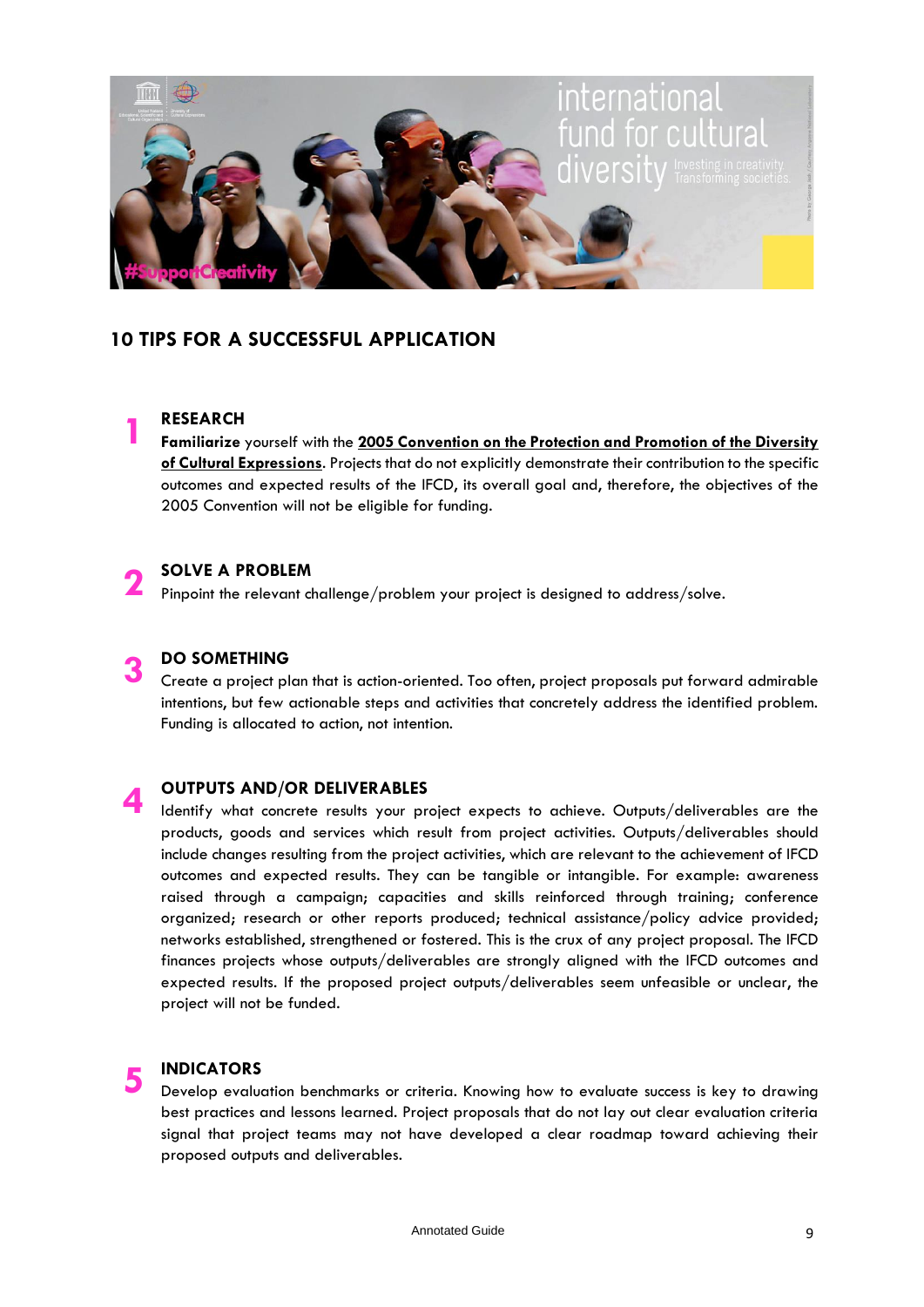

#### **TEAMWORK**

**6**

Establish a strong project team. Very often, the skills, competences, background and strengths of the project team are directly reflected in the implementation of the project. Evaluators place great importance on the potential of project teams to deliver on their proposal. For this reason, it is crucial that team members demonstrate complementary skills and attributes that, combined, ensure the successful implementation of the project, including its financial management.

#### **7 PARTNERS**

If your proposal would benefit from partnership(s), identify and engage with them early on in the process. For some projects, developing strategic partnerships is one of the most effective ways to increase their sustainability, impact and resources. It is not enough to identify potential partners in the project proposal phase. They must be actively engaged in the development and drafting of the proposal from the beginning. This will not only ensure their full involvement and ownership if the project is approved for funding, but it will also contribute to the overall quality of the proposal itself.

#### **8 MONEY MATTERS**

Work on the budget for your activities. Evaluators often know whether a project is well thoughtout and serious by looking at its budget. What gets budgeted gets done. Inflated budgets or ones that devote a large proportion of the financial resources to staff and overhead costs also raise red flags and tend to signal a lack of organization, planning and operational knowledge on the part of the project team.

#### **DETAILS**

Sign your application and provide all complementary documents on the online Application Form, including the Project Framework form. Incomplete or unsigned applications do not pass the technical assessment, and are not evaluated.

**9**

**10 TIMELINES**<br>Meet the submission deadline. This might seem obvious, but every year far too many worthy proposals never reach the evaluation phase because they are submitted after the deadline.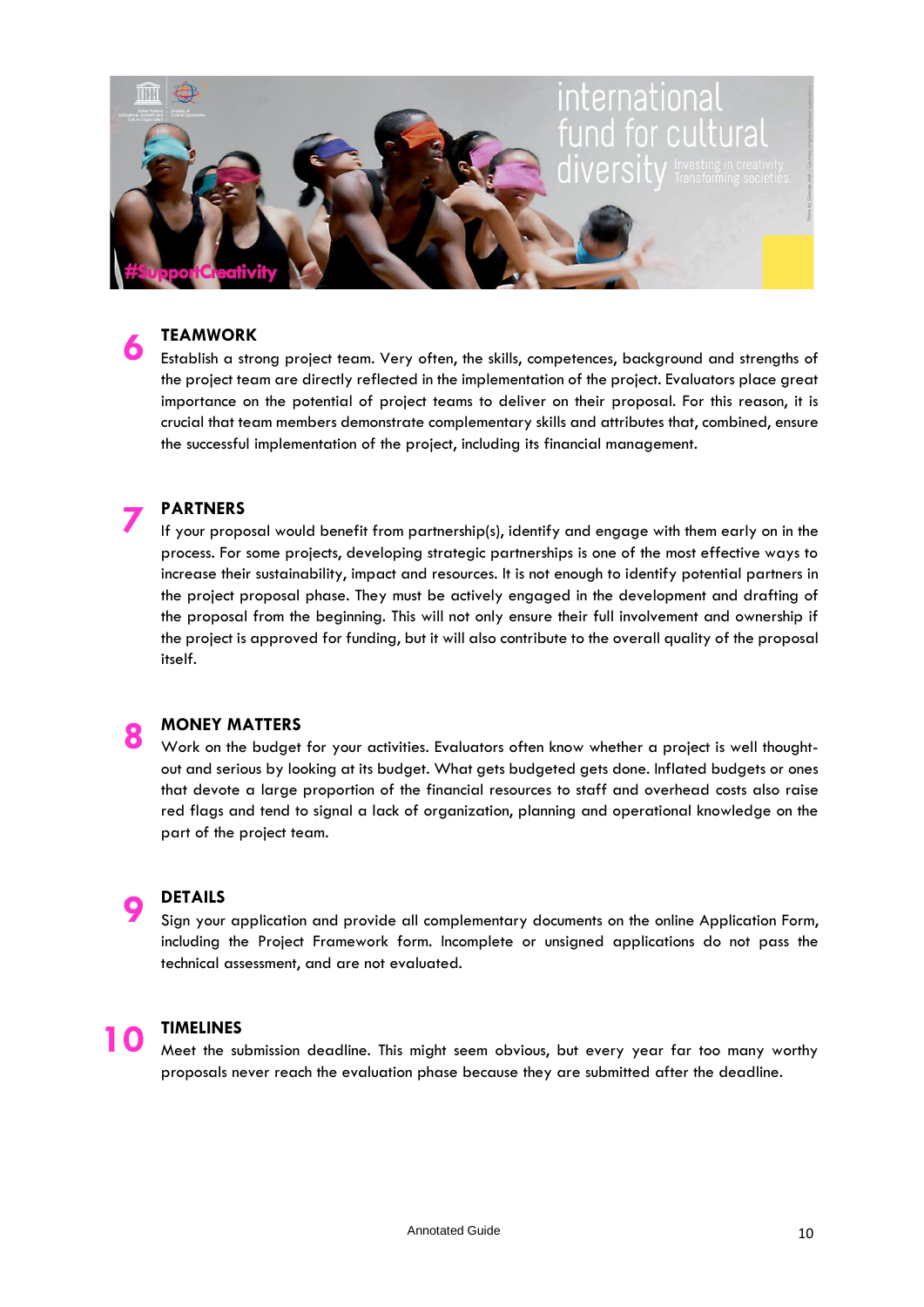

# **PROJECT FRAMEWORK**

The Project Framework Form contains the project proposal's core information, including the description of its objectives, outputs and/or deliverables, main activities, budget, staff and contractors. When preparing your request, we recommend starting with the Project Framework in order to obtain a full and comprehensive vision of your project proposal.

You will be asked to **upload the Project Framework** in section 3 of the online Application Form. Without this form your application will be considered incomplete and therefore, non-eligible.

The **Project Framework** is an Excel Document composed of six (6) tabs:

- 1. Objectives
- 2. Outputs
- 3. Activities
- 4. Budget
- 5. Team
- 6. Summary

Please fill in the form following the correct order (from left to right). If you make further changes once you have filled in the tabs, you must ensure that all information is correctly reflected in all tabs.

While not recommended, it is possible to copy/paste information in the form. To do so, please double click directly on the cell until the cursor appears. Then, using  $Ctrl + C/V$ , you may copy and paste the information.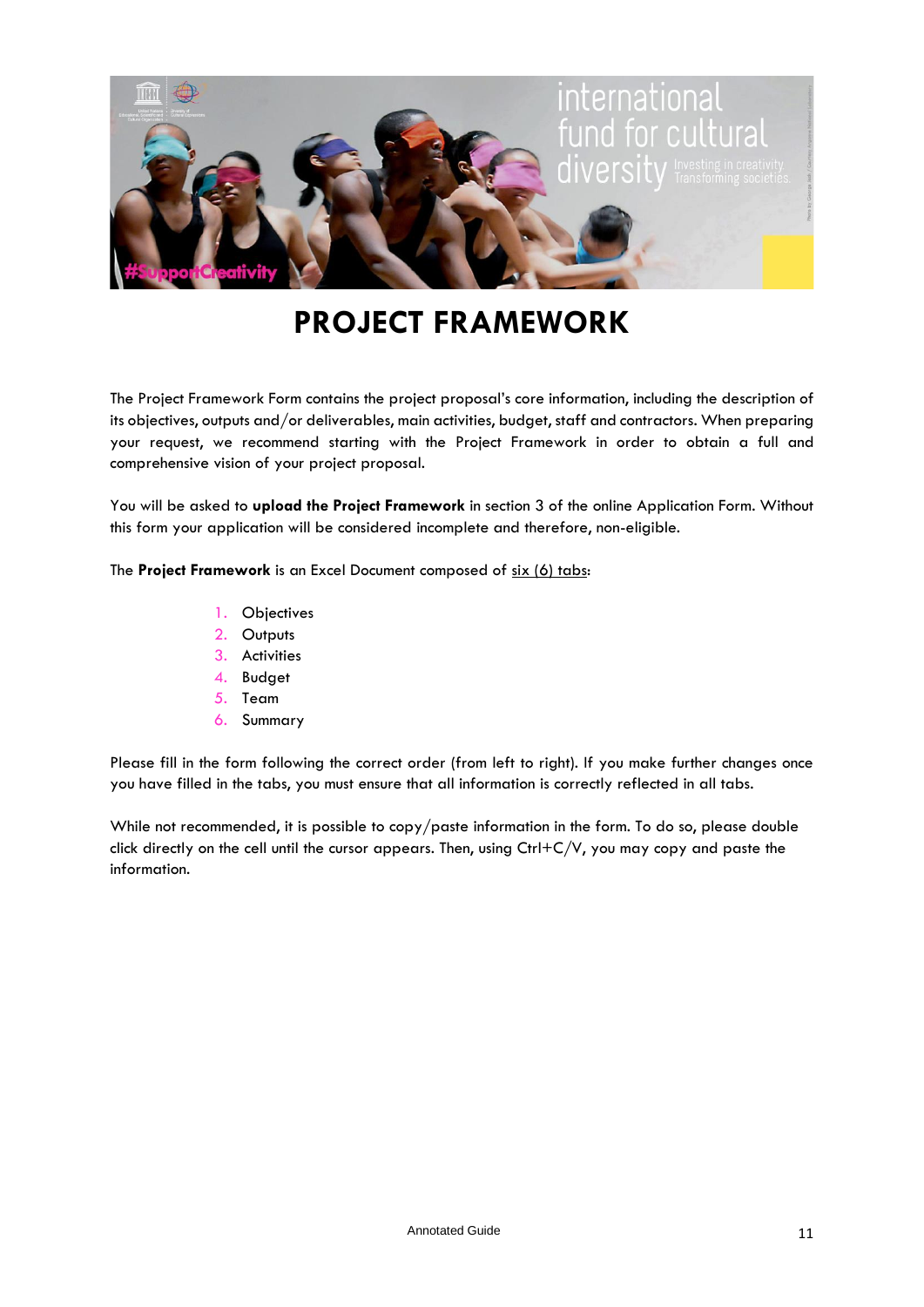

#### **1. OBJECTIVES**

In this tab, you are asked to list and describe a maximum of four (4) of the project's main **Objectives**. Please provide a concise description of each main objective (between 50 and 150 words).

**OBJECTIVES >** Objective is a difficult term because different funding agencies attach different meanings to it. In the context of the IFCD project funding process, an objective is a statement that expresses what you expect to achieve through an action. **The objectives of a project should address the core problem and the benefits that beneficiaries will gain as a direct result of the implementation of the project**. Do not be over-ambitious and set too many objectives for your project: remember your project cannot exceed a duration of two (2) years.

Each objective must contain two parts, namely what is to be achieved and how it will be done (outputs and/or deliverables). This is a practical way to clearly identify objectives and to ensure that what you intend to achieve is connected to the means you will be using. It also allows evaluators to immediately distinguish between what is concretely going to be achieved and what is a mere declaration of intent.

Please note that objectives are what you hope to achieve during your project's timeframe, while impact/long-term benefits are the effects that are drawn after project completion. For example, an objective to develop the competencies and knowledge base of cultural policy decision-makers through training inputs could have the impact/long-term benefits of improving the quality, range and equitability of cultural policies and governance, as those benefiting from training put their new skills and knowledge into practice.

**Project impact/long-term benefits must be described in section 5.1** of the online Application Form.

#### **2. OUTPUTS/DELIVERABLES**

In project implementation, the proposed outputs/deliverables, indicators and means of verification are essential for monitoring your project activities. For each of the objectives, you are to list and describe a maximum of four (4) **Outputs/Deliverables** with the corresponding indicators and means of verification, which will serve to measure the successful implementation of the project.

Please start by choosing an objective and then complete the requested information on each field by providing a concise description (between 50 and 150 words).

**PROJECT OUTPUTS AND/OR DELIVERABLES >** Outputs and/or deliverables are the products, goods and services which result from a project. Outputs/deliverables may include changes resulting from project activities relevant to the achievement of IFCD outcomes and related expected results. They can be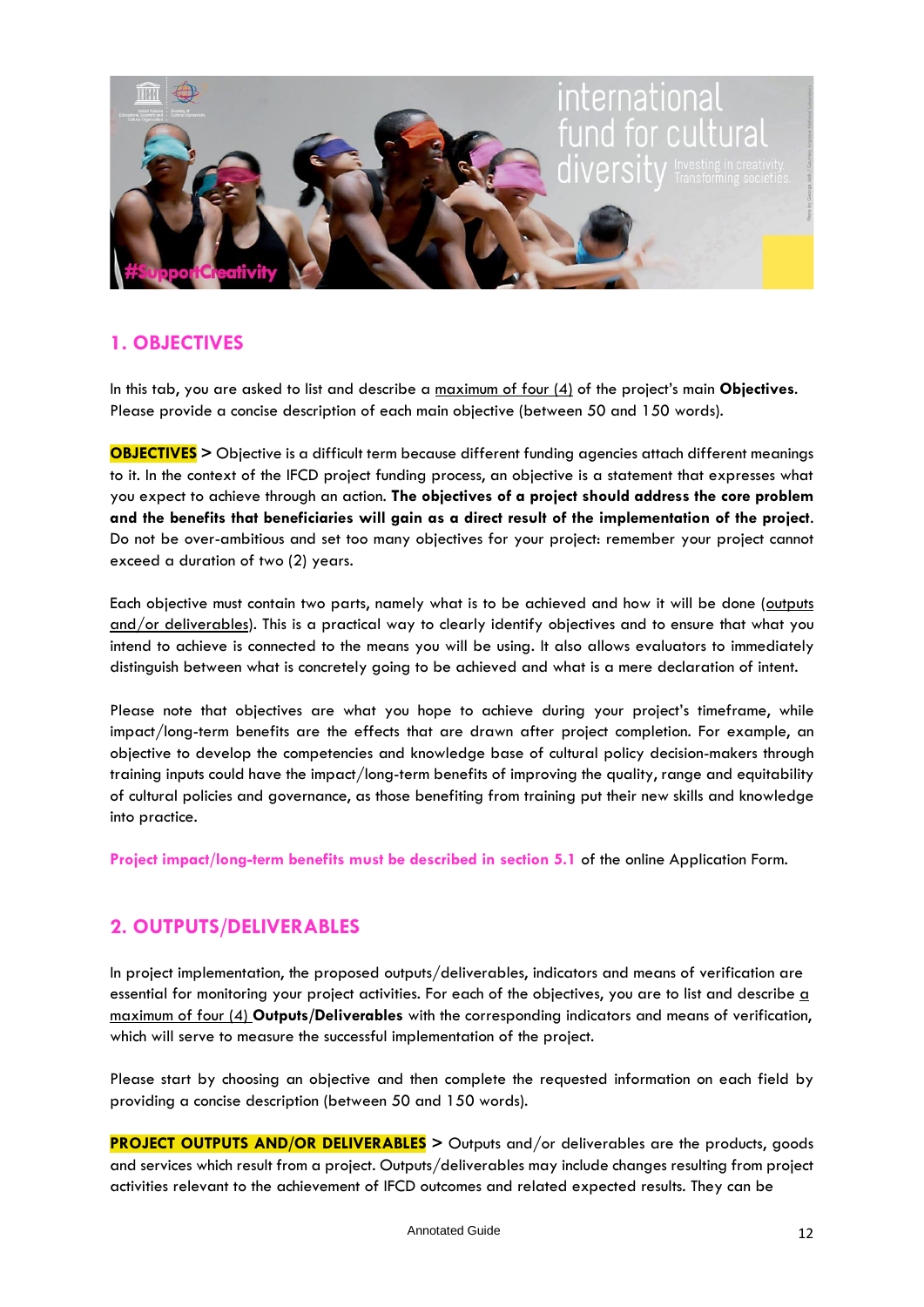

tangible or intangible (e.g. awareness raised through a campaign; capacities and skills reinforced through training; conference organized; research or other report produced; technical assistance/policy advice provided; networks established, strengthened or fostered).

Because the success of your project will be measured by how you meet the results – the outputs/deliverables you have proposed – they should be realistic in the short term (length of project implementation, which must be between 12 and 24 months).

In formulating these concrete results, establish how you will determine whether your objectives have been successfully fulfilled. List each objective and the associated outputs and/or deliverables: **there should be a clear correlation between each objective and the outputs/deliverables designed to achieve it**.

Since outputs/deliverables will serve as the basis for evaluating the project's success after its completion, you will need to identify, for each of the described output/deliverable, the relevant **indicators** and **means of verification**.

**INDICATORS >** An indicator is used to measure changes resulting from the project activities: to what extent has a planned output been achieved, or a deliverable successfully produced? For example, if the planned output is a capacity development workshop, Activity 1 might be promotional work to engage with targeted workshop participants. The indicator, in this case, might be the number of participants (disaggregated by gender and age) from targeted groups who have signed up for the workshop.

Each indicator should be clearly defined in **qualitative and/or quantitative terms,** as well as disaggregated by **gender** and/or should indicate the contribution to **youth** empowerment, to the extent possible.

**MEANS OF VERIFICATION >** The means of verification refer to the source of the information to measure and verify achievements. They determine, through evidence, whether outputs/deliverables have been achieved as a result of the project activities. In the example given above, the means of verification would be the workshop registration forms completed by the targeted participants.

In project implementation, the proposed outputs/deliverables, indicators and means of verification are essential for monitoring your project activities.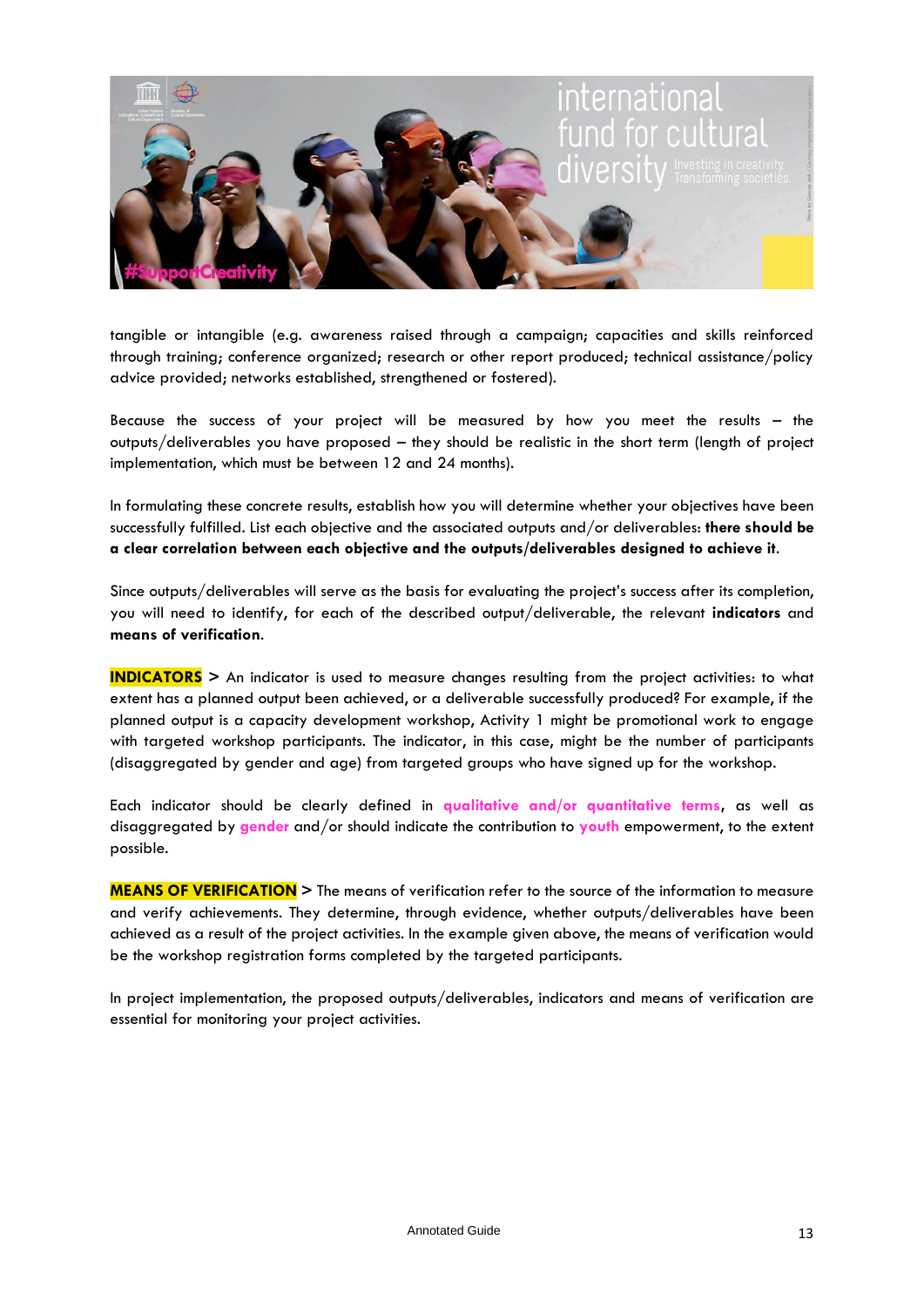

#### **3. ACTIVITIES**

List and describe the Main **Activity(ies)** that you will need to carry out in order to produce the outputs/deliverables, specifying the implementation schedule (start and end date), the location and the direct and indirect beneficiaries.

Please start by choosing an Output/deliverable and then complete the requested information on each field by providing a concise description (150 words).

You may list **as many Main Activities per output/deliverable as necessary**.

**MAIN ACTIVITIES >** To produce outputs and/or deliverables, you will need to carry out one or more activity(ies). It is important to relate the activities to each other to determine their sequence and interdependence. Ask yourself whether one activity is dependent on the start-up or completion of another activity. Be as systematic as possible in describing the main activities of your project, and use the following list of questions to guide you in elaborating each activity:

- Where will the activity be carried out?
- What will be done?
- How will it be done, what methods will be used?
- Who will be involved and how?
- What resources will be needed for the activity? In the Budget tab of the Project Framework you will be requested to provide a detailed budget breakdown for each activity described.

Be sure to **only include the Main Activity(ies) in the Project Framework**. Do not include non-essential activities.

**LOCATION >** Indicate the exact location(s) (community, city and/or country) where the project activity(ies) will take place.

**IMPLEMENTATION SCHEDULE (start and end date)** > An activity's implementation schedule provides all of the activity's organizational details and a snapshot of how the project will be coordinated from the beginning to the end. The plan must cover the entire duration of the project, as expressed in section 2.3 of the Online Application Form, and should not present any period of time without activities.

When the project is being implemented, the Implementation Schedule is also essential in cross-checking the project's objectives and outputs/deliverables with its budget. Is the implementation of activities helping to reach the stated outputs/deliverables and objectives? Are the allocated resources for each activity sufficient and are they accounted for in the Budget?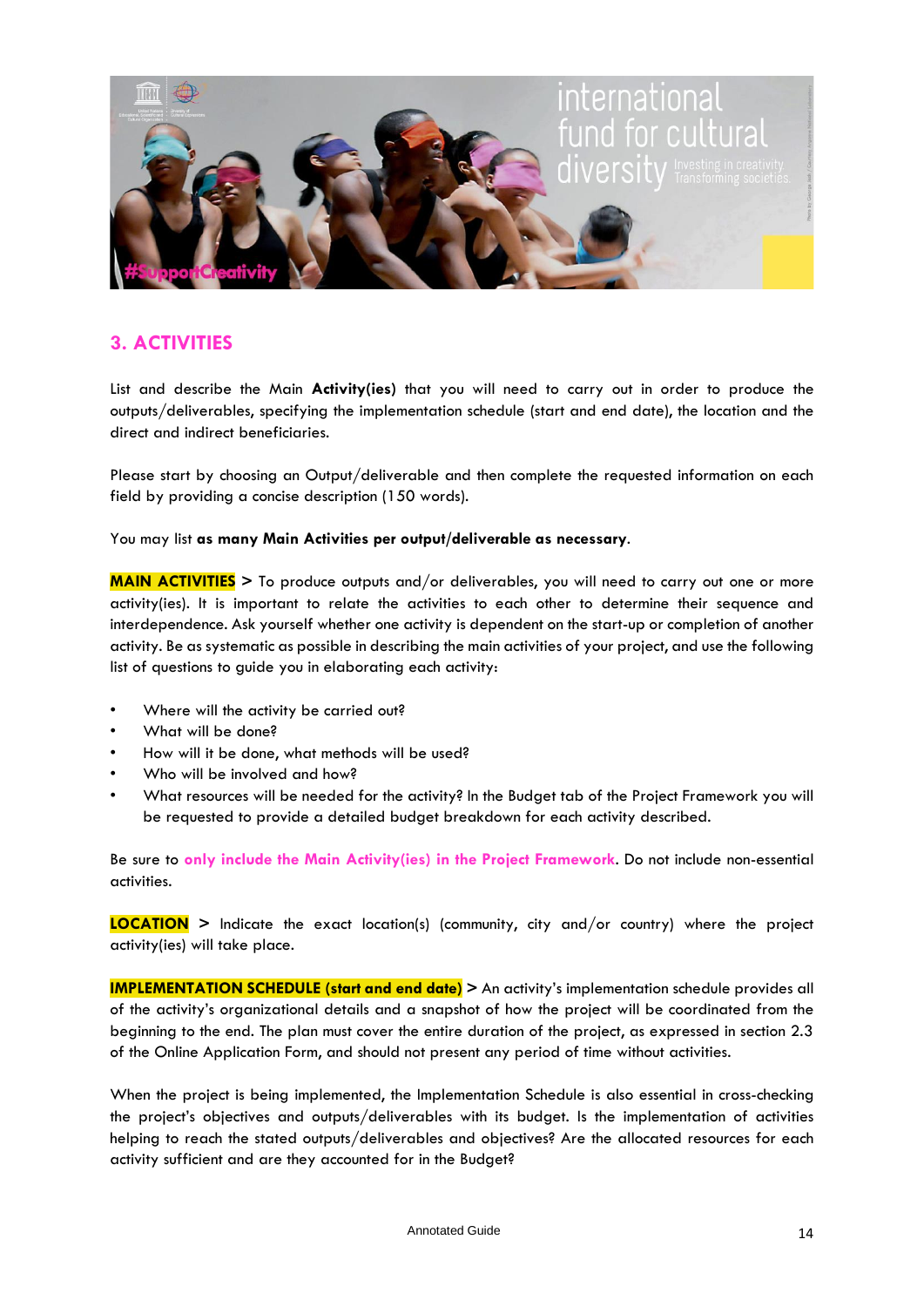

It is important to remember that if your project is approved for funding, you will receive 50% of the total amount approved in the beginning of the project, another 30% mid-way through the project and the remaining 20% once all activities have been completed and the final narrative and financial reports are submitted. In that respect, it would be useful for the project team to devise a preliminary monthly plan of cash inflow and outflow to make sure that the necessary funds are available and, if necessary, can be advanced by the applicant to allow for the timely implementation of activities.

The project implementation period should be **between 12 and 24 months**. IFCD projects should start, at the earliest, in **April 2022**.

**BENEFICIARIES >** Beneficiaries are people (or groups of people) who benefit from the implementation of the project. Generally, the beneficiaries include the participants who will benefit directly from their involvement in the project activities. In addition, there will be **indirect beneficiaries**, who may not be active in the project but whose lives will be affected nonetheless.

The reason(s) for which each beneficiary group will benefit from the implementation of the project must be clearly outlined. Groups labelled as "citizens", "musicians", or "the youth" are not sufficiently detailed to convey the benefits that will be realized by the proposed project. For example, instead of just referring to "youth", geographic, demographic and quantitative clarity can be given to the beneficiary group by citing that 300 adolescent males and females aged 13 to 16 in the Caspaya Valley will benefit from activities designed to deliver a series of capacity-building workshops (outputs/deliverables) that will help them learn film editing.

Each beneficiary group must be clearly and precisely identified, **in qualitative and/or quantitative terms**, as well as disaggregated by **gender** and/or **youth involvement**, to the extent possible.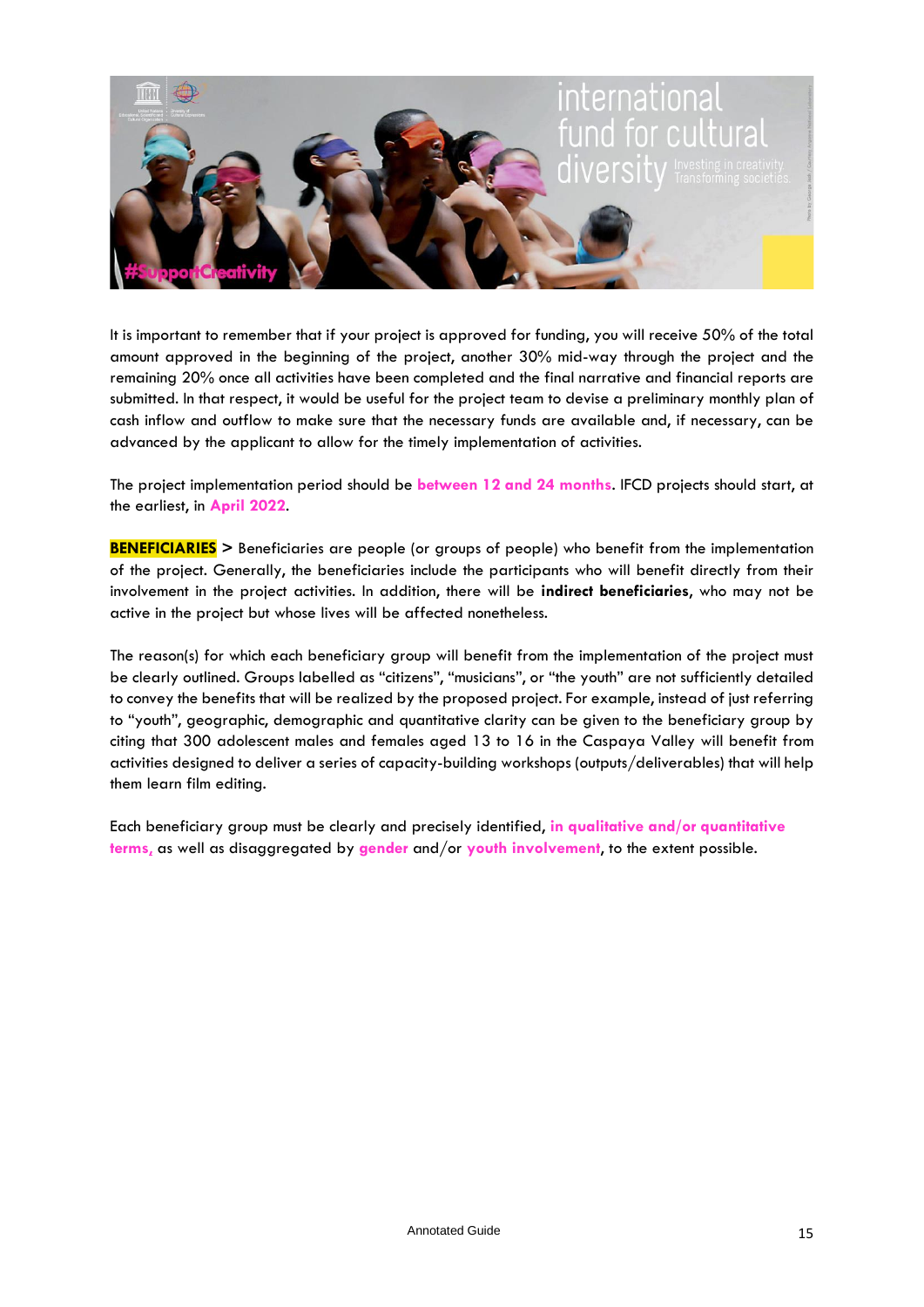

#### **4. BUDGET**

In this tab you are requested to provide the project's complete budget breakdown by activity. Please remember that **total funding requested cannot exceed US \$100,000.** Even though co/self-funding is not obligatory, it is strongly encouraged as a means to guarantee the sustainability of the project.

Since the design and implementation of activities are closely linked to the development of the budget, the earlier budget considerations are taken into account, the better.

**Consult colleagues and project team** – ask yourself, "if I had these resources, would I be able to carry out each of the activities that I have described in the proposal?" Consult your colleagues in this process; a fresh pair of eyes always helps to avoid omissions.

**Check final calculations** – it's easy to make errors. Double-check your numbers and totals. **A Budget Summary will be automatically calculated** and reflected **on the top right side of the budget table**.

UNESCO **does not cover any expenses that have not been included** in the Budget.

#### **To complete the budget table:**

- **1** Add an expenditure by scrolling to the related 'ACTIVITY' or selecting 'ALL ACTIVITIES' in the drop-down menu under 'RELATED ACTIVITY'. You may add as many Expenditure lines per Activity as necessary. Please note that each expenditure will be automatically identified by a number that will be reflected on the Budget Table's 'EXPENDITURE No' column.
- Select the expenditure category and type of expenditure by scrolling the dropdown menus of the 'EXPENDITURE' CATEGORY' and the 'TYPE OF EXPENDITURE' columns. You are not obliged to Select the expenditure category and type of expenditure by scrolling the dropdown menus of fill in all the expenditure categories. For expenditure categories that concern your project, you should specify the exact expense items in the 'DESCRIPTION' field by providing a short description.
- **3** Fill in the 'COST PER UNIT' (USD), the 'NR OF UNIT(S)' and the 'TYPE OF UNIT' fields. For each Expenditure line, the 'TOTAL COST' field is automatically calculated by multiplying the amount you enter in the 'COST PER UNIT' and 'NR OF UNIT(S)' fields.
- **4** Fill in the 'AMOUNT REQUESTED' field. Please note that the 'AMOUNT FUNDED BY OTHER SOURCES' is automatically calculated by subtracting the 'AMOUNT REQUESTED' from the 'TOTAL COST'. Therefore, you must always complete this field, even if the amount requested is equal to USD 0.00.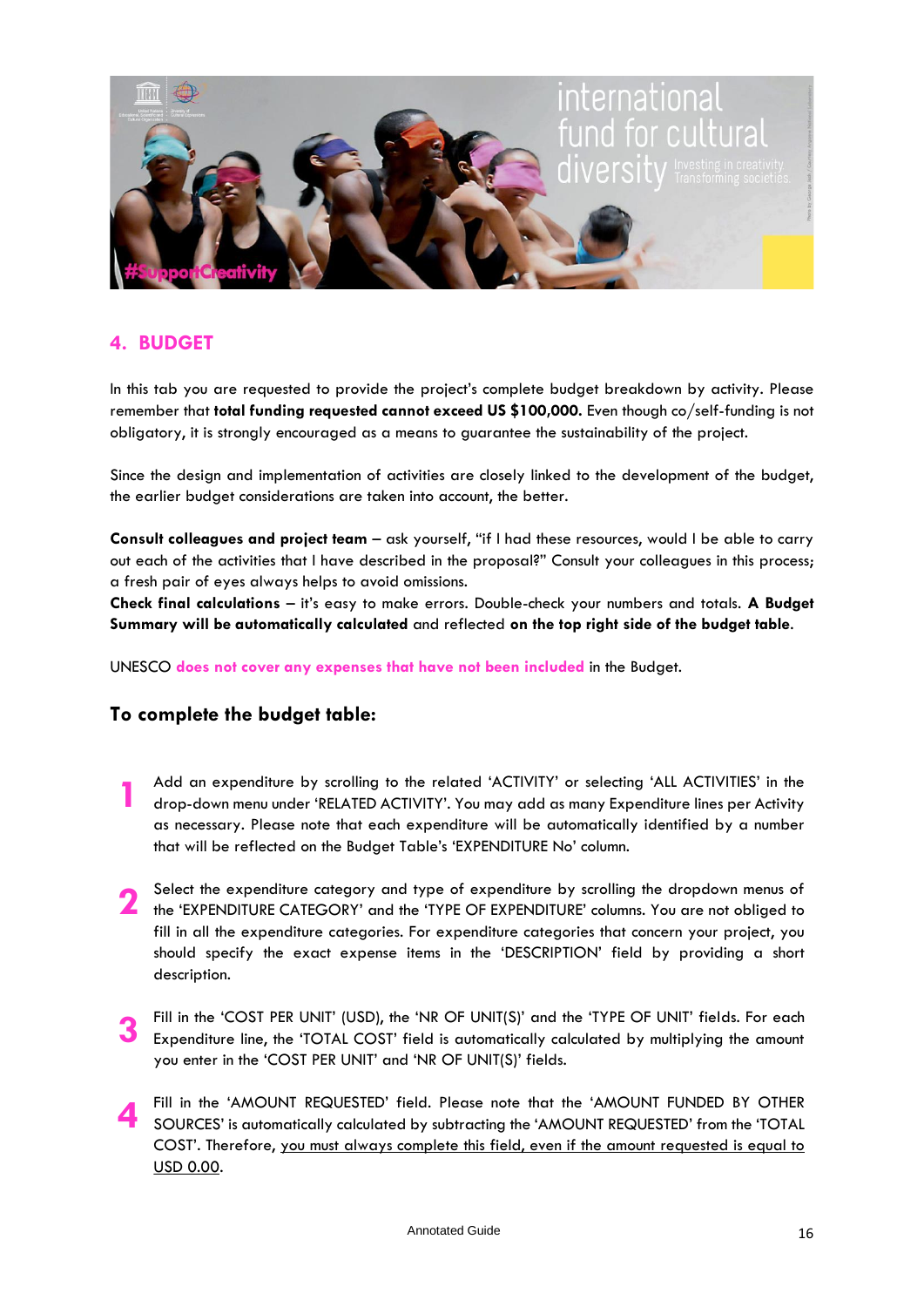

- **5** If the 'AMOUNT FUNDED BY OTHER SOURCES' is above USD 0.00, select the 'TYPE OF CONTRIBUTION' by using the drop-down menu.
- **6** If in the 'TYPE OF CONTRIBUTION' field you indicated that you are receiving co-funding, either in cash or in-kind, fill in the 'CO-FUNDING SOURCE NAME' field, and select the 'TYPE OF CO-FUNDING ENTITY' and the 'CO- FUNDING STATUS' by using the dropdown menus in each field.

**RELATED ACTIVITY(IES) >** The budget breakdown is activity based. For each of the activities described in the 'Activities' Tab of the Project Framework, you are asked to list all the foreseen types of expenditures needed to carry them out and their associated cost in USD.

If there are expenditures common/transversal to all activities, do not repeat them for each activity, scroll the 'RELATED ACTIVITY' dropdown menu in the interactive box and select 'ALL ACTIVITIES'.

**EXPENDITURE CATEGORY and TYPE OF EXPENDITURE** > Looking at each of the activities involved in your project as described in the Project Framework's 'Activities' Tab list all the possible expenditure items. It is imperative that you are as comprehensive as possible in accounting for all of the expenses you are likely to incur throughout the project implementation. A budget is an estimate of the total costs you are likely to incur in implementing your project. You are seeking to make an informed guess about the costs you will incur based on the best data that you have available.

Type of expenditure under the following expenditure categories:

#### **Salaries/fees:**

**Staff** - This type of expenditure refers to the Staff that is directly and permanently employed by the applicant entity/organization. List all key staff members working on the project. If a staff member will work on all project activities you should select 'ALL ACTIVITIES' in the dropdown menu under 'RELATED ACTIVITY'. Please provide a short explanation in the 'DESCRIPTION' column (e.g. project manager, project coordinator, financial officer, project assistant, etc.).

**Contractors** - This category includes consultants, project experts and/or sub-contractors who are engaged punctually and/or indirectly by the applicant entity/organization to participate in the implementation of one or more project activities. If a contractor will work on all project activities, you should select 'ALL ACTIVITIES' in the dropdown menu under 'RELATED ACTIVITY'.

**Travel and per diem**: This category includes domestic/international travel, per diem, visa fees and any other related expenses for staff/contractor/beneficiaries/participants.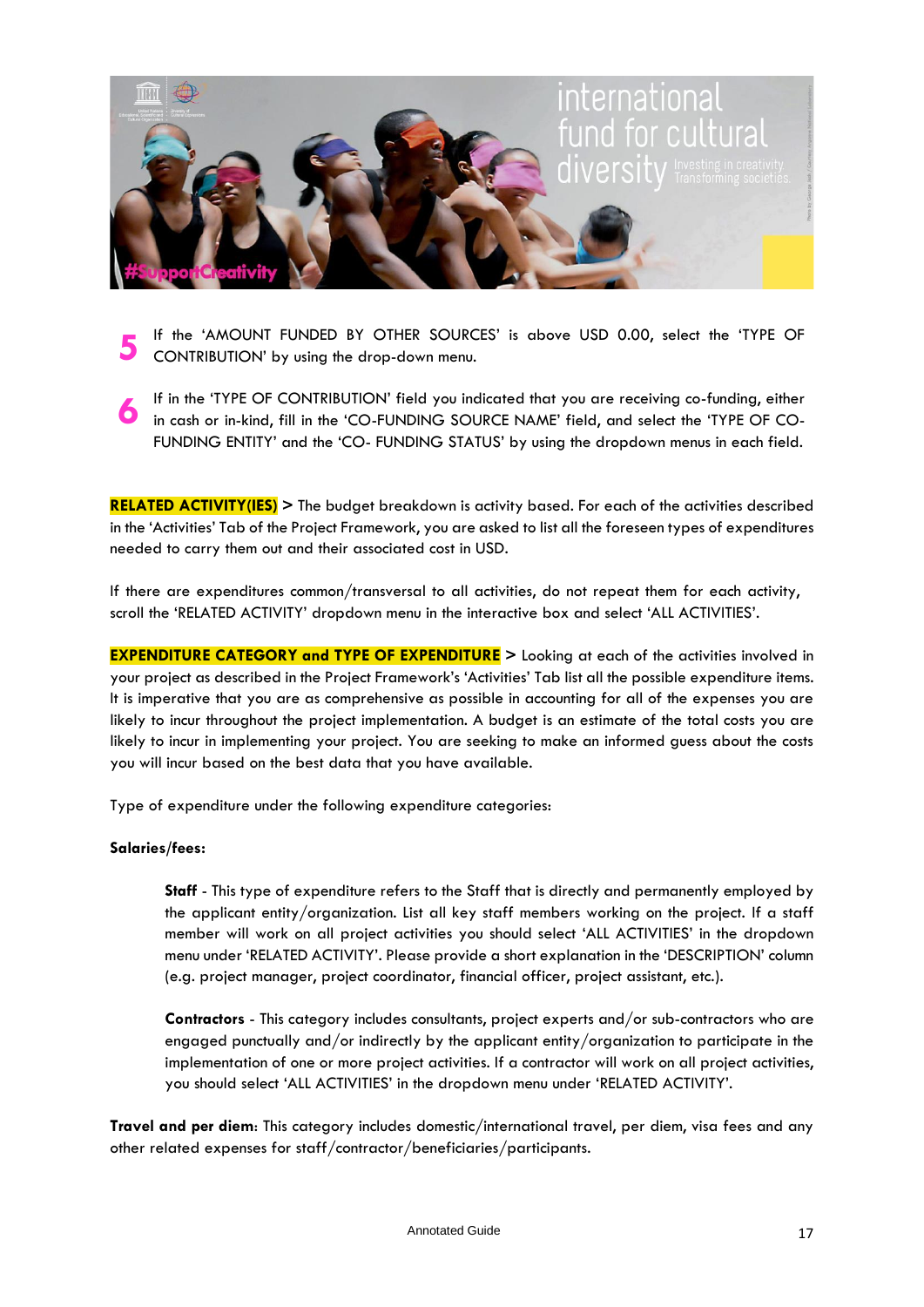

**Equipment and supplies**: This category might include expenditures such as vehicle rentals, audio-visual equipment, etc.

Expenses such as purchase of a **vehicle or the construction/renovation** of a building **are not eligible for funding**.

**Pro forma invoice** for 'equipment and supplies' **is required** and must be submitted with the Complementary Documents, **otherwise the evaluators might exclude the expenditure** from the amount approved for funding.

**Communication**: This category includes all expenditures related to the project proposal's communication strategy, such as publications (editing, design, printing, etc.), press conferences, promotional activities, events, advertisements, etc.

**Services and other costs**: This category includes a variety of services, from the rent of spaces for a workshop or conference, to the purchase of data for surveys, translation, etc.

**Bank fees are not eligible for funding** (e.g. monthly account fees, administrative charges, transfer fees, etc.).

**Overhead**: These are current expenditures necessary for the daily implementation of the project, such as the rent for permanent office space, postage, office supplies, etc.

Overhead costs **should not exceed 30% of the total budget** and should be related to 'ALL ACTIVITIES'.

**COST PER UNIT (USD) >** Using the best available information/research/comparison, indicate the perunit cost for each expenditure. For example, if you need to print 1800 brochures, for which you must purchase 8 reams of paper, please note the price per ream of paper.

**NUMBER OF UNITS >** Determine the number of units – estimate the quantities of each input you will need. In taking the example above, the number of units would be 8.

**TYPE OF UNIT >** Units can be per person, per day/week/month, per item, etc.

It is advised to **be as explicit as possible** and to **mix types of unit if necessary**. For example, if you are calculating the per diems for 10 experts for a mission of 5 days, you will need to calculate 10 per diems per day. Thus, the unit type would be *per person/per day*.

**TOTAL COST (USD)** > The Total cost per expenditure is automatically calculated by multiplying the amount you enter in the 'COST PER UNIT' and 'NUMBER OF UNITS' fields.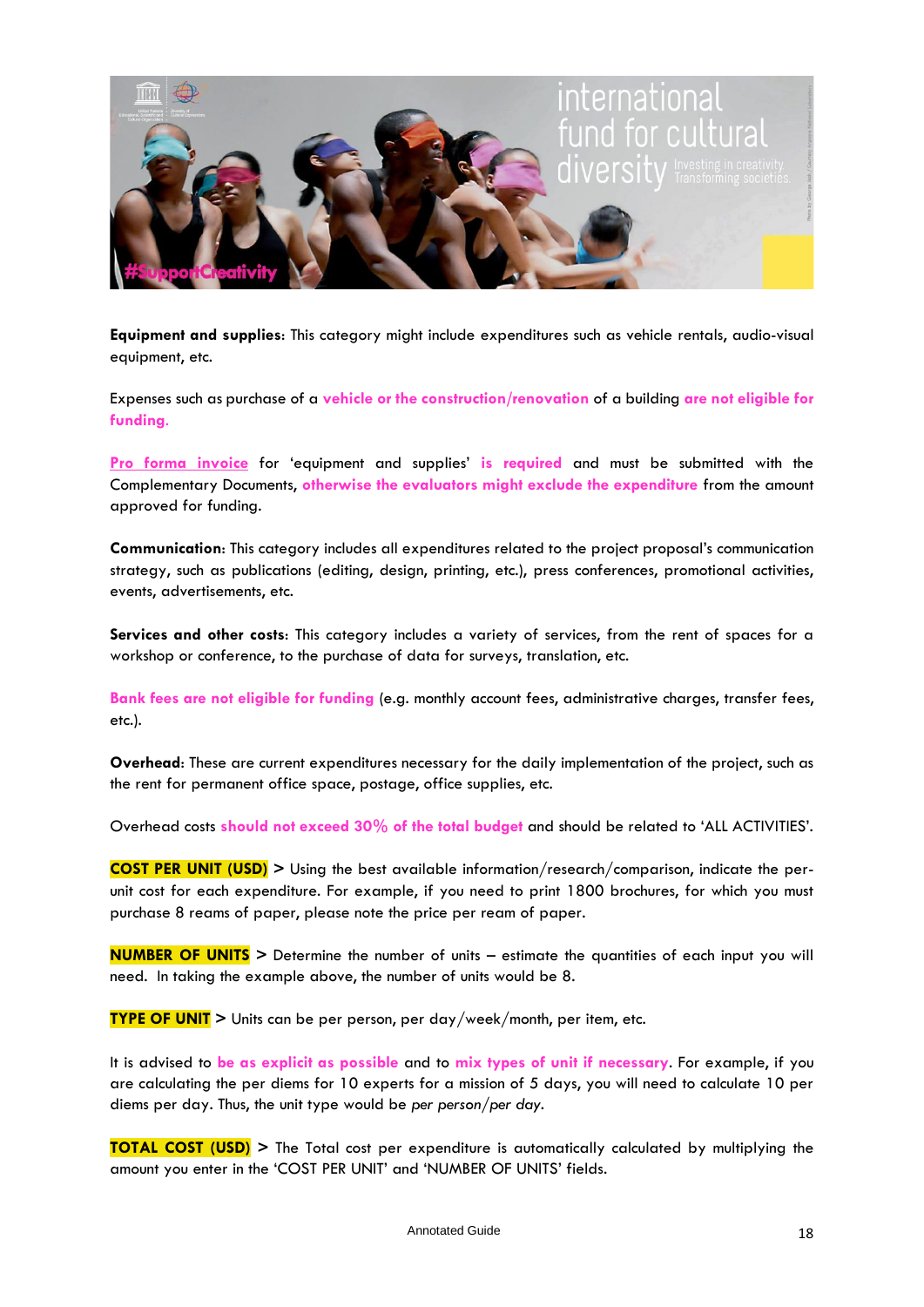

**AMOUNT REQUESTED >** Calculate the amount requested. **This field must always be completed, even if the amount requested is equal to USD 0.00,** as the 'AMOUNT FUNDED BY OTHER SOURCES' will be automatically calculated by subtracting the 'AMOUNT REQUESTED' from the 'TOTAL COST'.

The total amount requested to the IFCD **cannot exceed USD 100,000**.

The **total amount requested to the IFCD**, as calculated in the Budget table, must correspond to the amount indicated in **section 2.2 of the online Application Form**.

UNESCO **only approves requests in USD**. Therefore, should the project be approved, UNESCO will **not cover exchange rate differences** incurred during the transfer of approved funds

**AMOUNT FUNDED BY OTHER SOURCES >** Calculate the amount that your organization (self-funding) and/or other agencies/organizations/donors (co-funding/ in-kind funding) will be contributing by Expenditure line. The **Amount funded by other sources** is automatically calculated by subtracting the **Amount requested** from the **Total Cost**.

**TYPE OF CONTRIBUTION (self-/co-funding and in-kind contributions) >** Contributions can be **in cash** or **in-kind.** In-kind contributions are non-cash inputs that can be given comparable cash value. The inputs can be in the form of goods, commodities and/or services, and a reasonable approximation of the equivalent cost in USD should be included.

In this field, you must indicate which expenditures are co/self-funded, and determine the type of contribution from the categories described below:

- **Self-funding in cash**: the applicant entity/organization is providing the financial contribution;
- **Self-funding in-kind**: the applicant entity/organization is providing the non-cash input;
- **Co-funding in cash**: a project partner/donor is providing the financial contribution;
- **Co-funding in-kind**: a project partner/donor is providing the non-cash input.

**CO-FUNDING SOURCE NAME >** If you indicate on the previous field that you are receiving co-funding, either in cash or in-kind, please provide the full identity of the partner/donor.

All sources indicated in this field should correspond to the **Project Partners** described in section 2.9 of the online Application Form.

**TYPE OF CO-FUNDING ENTITY >** Identify the type of entity that is co-funding the project from the categories described below:

- **Party**: Any public or governmental authority/institution
- **NGO**: non-governmental and non-profit organization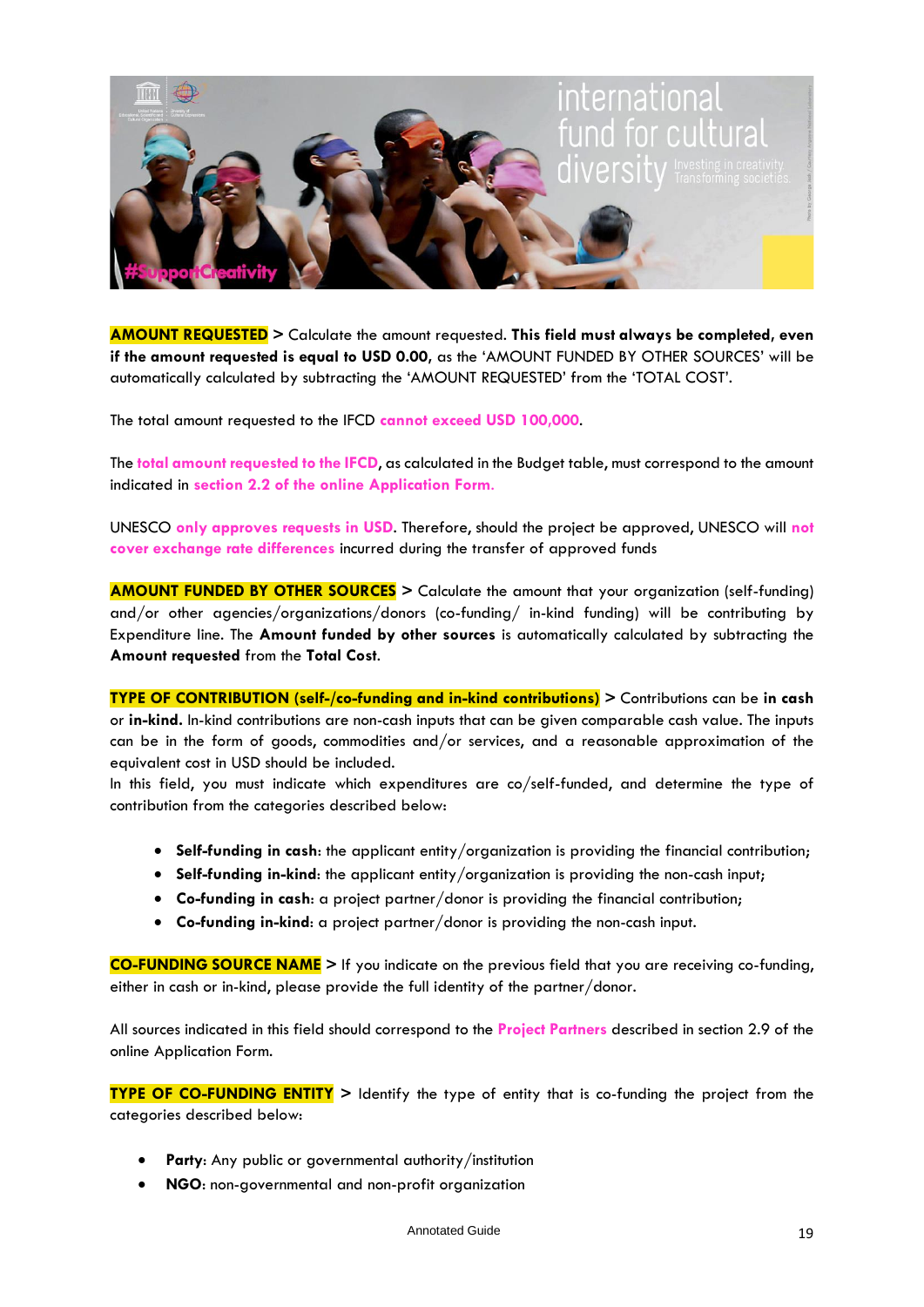

- **INGO:** International Non-Governmental Organization
- **Private Sector**: any entity from the private sector (for profit)
- **IO**: Intergovernmental (e.g. other United Nations specialized organizations/programmes/ funds) or Regional Integration Organizations (European Union)
- **Individual**

**CO-FUNDING STATUS >** Indicate the co-funding status from the categories described below:

- Available
- **Confirmed**
- To become available

#### **5. TEAM**

**To complete the team table:**

**1** Search/select the Team Member by scrolling the menu under the 'Expenditure No.' column.

- **2** Each Staff/Contractor/Subcontractor listed in the Budget will be automatically reflected in the 'Type of collaboration' column for the related expenditure. Please note that **you can only add/delete Team Members** (Staff/Contractors/Subcontractors) **by editing the related expenditure on the 'BUDGET' Tab**.
- **3** Insert the information in each field as needed.

**STAFF >** Funding decisions are not only determined by the relevance, feasibility and impact of the proposed project, but also by the quality, background and demonstrated competence of the implementing team and organization. It is also important to clearly identify the responsibility of each person on the project team and distinguish it from others'. This is why it is essential that in this section you explain why your project team is uniquely positioned to carry out this work. How do your staff's skills complement each other? What kind of special skills, experience and/or network(s) do your staff members have to competently carry out the work you are proposing to do?

For liability reasons, **only those directly hired by the applicant or its Advisory Board** can be mentioned under the 'STAFF' category.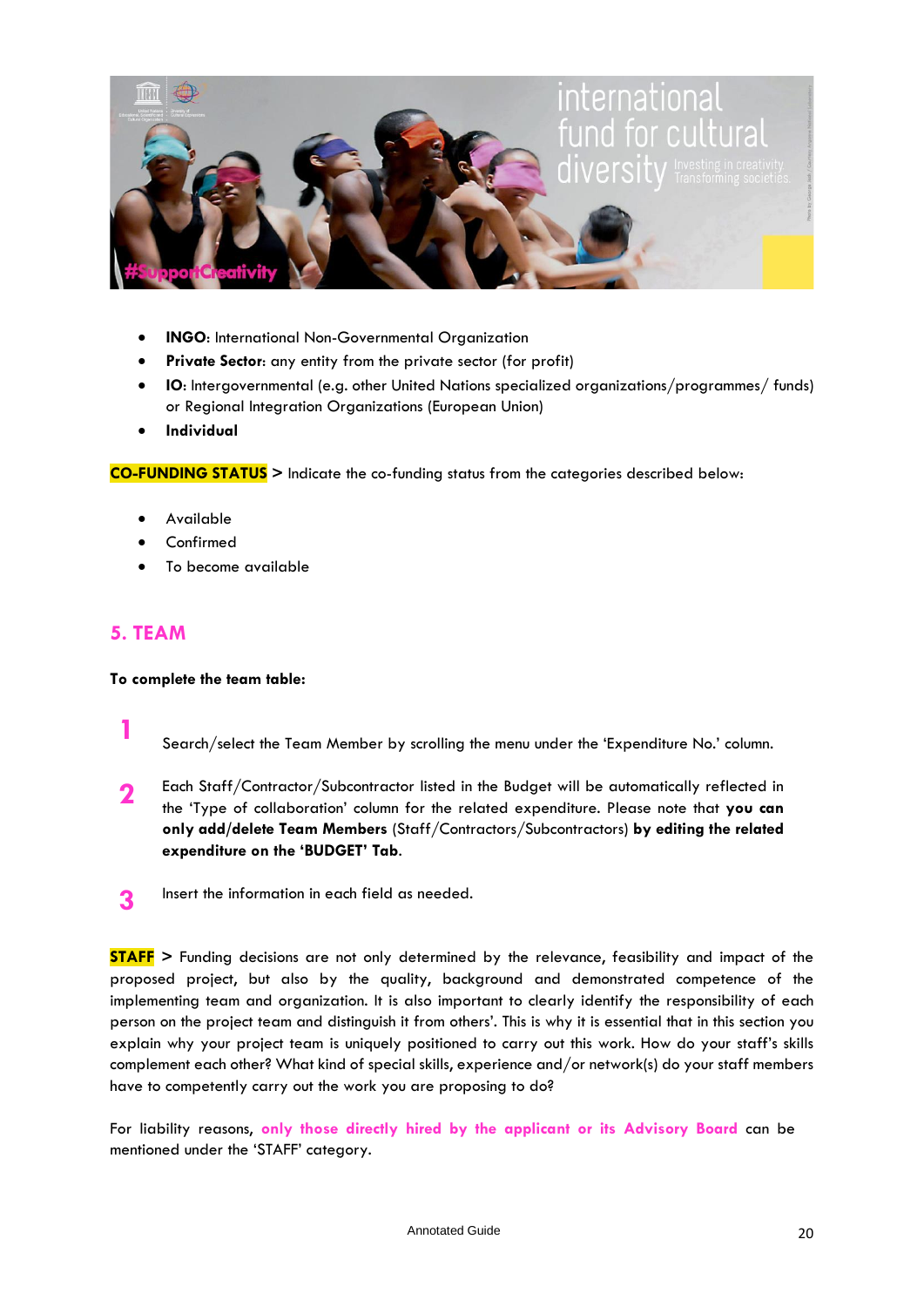

**CONTRATORS and SUBCONTRACTORS >** Contractors, which include subcontractors, consultants and experts, are not permanently and/or directly employed by the applicant entity/organization. They are, however, paid for specific services and/or expertise they provide during a limited amount of time to help the applicant implement its activities. Often, the applicant may not have all of the required expertise in-house in order to carry out its activities, and thus must identify external people and/or organizations who have the required knowledge that is sought.

Contractors usually provide agreed services to the applicant for a set fee -and possibly a set durationunder a contract for services. A subcontractor has a contract with the contractor for the services provided. An employee of the contractor cannot also be a subcontractor. Subcontractors undertake work that a contractor cannot do, but for which the contractor is responsible.

A consultant, on the other hand, should be contracted when applicants are seeking advice, whereas experts should be engaged for their know-how and expertise. A consultant does not need to have expertise in a specific field, which is what an expert needs.

All of the contractors, subcontractors, consultants and experts that will be involved in the implementation of the project must be listed in this table, and for each one the following information must be provided:

- Full identity of contractor/subcontractor/consultant/expert, including affiliations with businesses and/or organizations and nationality;
- Skills/background/qualifications;
- Domain of intervention and list of responsibilities/deliverables.

**The applicant has full legal responsibility** to draw up and manage all contracts with external service providers.

#### **6. SUMMARY**

This tab is designed to give you an overview of the project's structure. It is automatically generated with the information provided in the *Objectives*, *Outputs,* and *Activities* tabs.

The summary is divided into two sheets. The first one groups, under each objective, the outputs necessary to achieve them. The second groups, under each output, the activities that will be necessary to produce them.

**To update the summary**, please save your document and reopen it.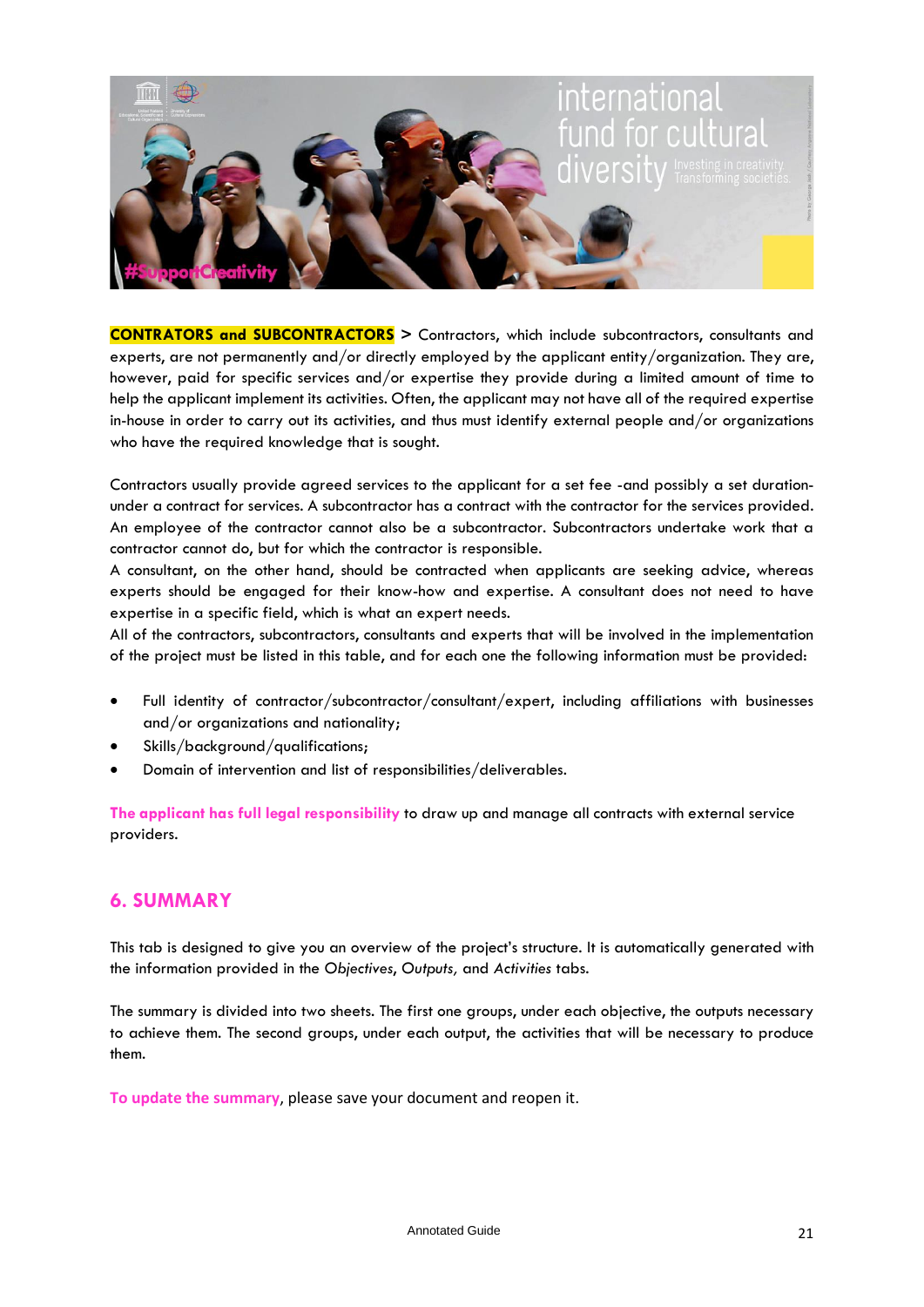

# **ONLINE APPLICATION FORM**

Once you have completed the Project Framework and gathered all Complementary Documents, **access the online Application Form** at: **<https://en.unesco.org/creativity/user>**

We recommend completing it last, during the **final stage of preparation for your project application**, in order to have a full and comprehensive vision of your project.

The online Application Form is composed of eight (8) sections distributed across six (6) tabs:

- 1. Applicant Information
- 2. Project Information
- 3. Contribution to the IFCD Outcomes
- 4. Sustainability
- 5. Other funding
- 6. Submission

Fill each tab in order. If you need to modify any information, you can always go back to any of the tabs.

You may log in and log out from the online Application Form. However, you must **save the application** before logging out.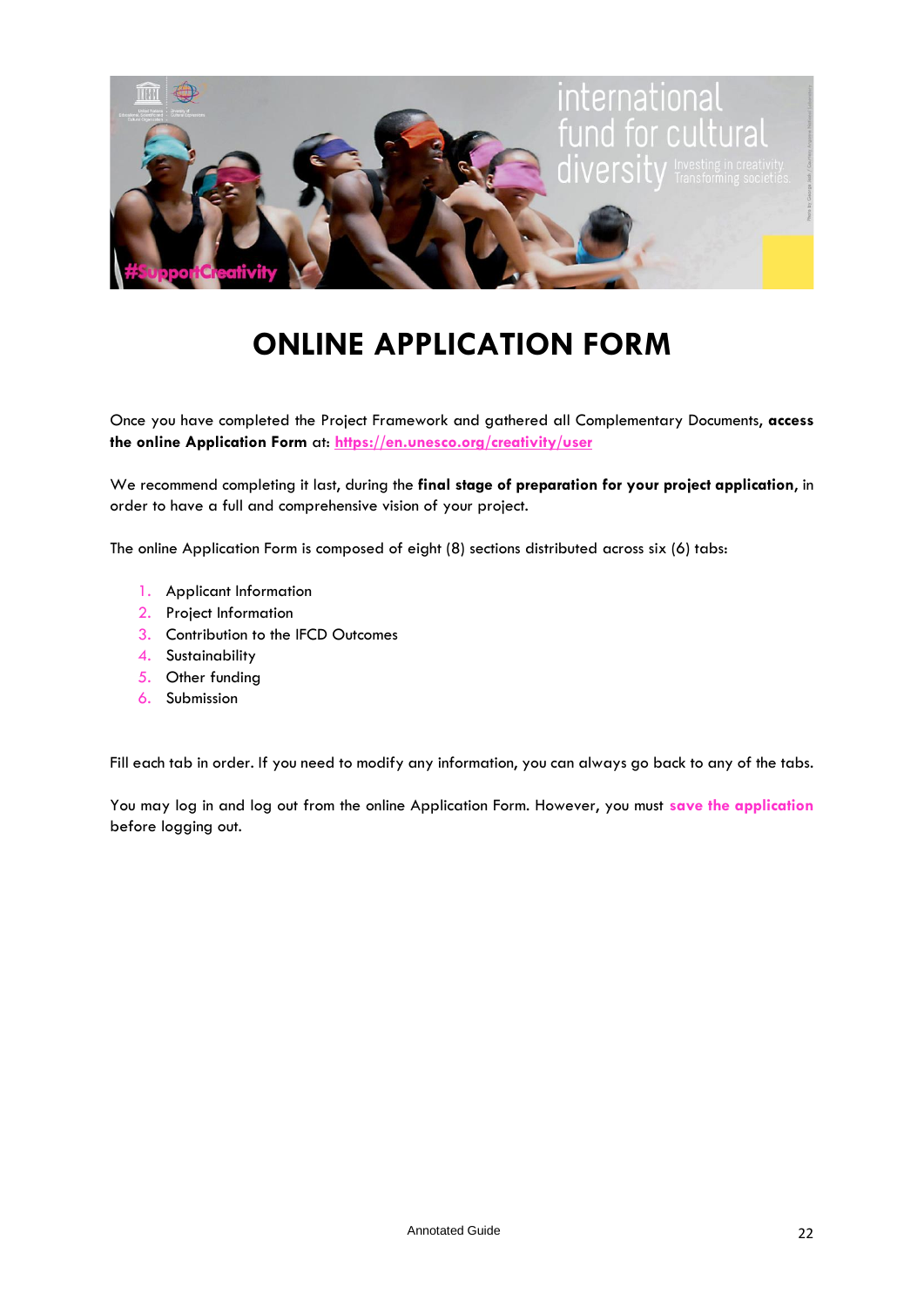

#### **1. APPLICANT INFORMATION**

**1.1. CONTACT PERSON >** The contact person must be the representative of the applying entity/organization **holding financial and administrative responsibility** for the implementation of the project, and who will sign the contract with UNESCO if the project is approved for funding. She/he does not have to necessarily be the leader or president of the applying organization; however, she/he must be employed by the applying organization and be a member of the project team referred to in the Project Framework.

**1.2. THE ENTITY/ORGANIZATION >** The entity/organization is the one who will assume legal and financial responsibility for the implementation of the project, if it is approved for funding. [According to](https://unesdoc.unesco.org/ark:/48223/pf0000370521.page=72)  article 10 of the *[Operational Guidelines on the Use of the Resources of the IFCD](https://unesdoc.unesco.org/ark:/48223/pf0000370521.page=72)*, the entities/organizations that are entitled to benefit from the IFCD are the following:

- Public or governmental authorities/institutions from all developing countries which are Parties to the 2005 Convention
- Non-governmental organizations (NGOs) coming from developing countries that are Parties to the 2005 Convention
- International non-governmental organizations (INGOs)
- To the limit of available funds, micro-, small- and medium- sized enterprises of the private sector, active in the cultural field of developing countries that are Parties to the 2005 Convention<sup>1</sup>

The applicant entity/organization ("the applicant") must have a **bank account registered in the name of the organization** in order to receive the IFCD funds if the project is approved.

**NAME OF APPLICANT >** The name of the applicant must correspond to the entity/organization that will assume legal and financial responsibility for the project, if it is approved for funding. If the applicant is a department or a subsidiary of a larger structure, this larger structure and the different levels of responsibility must be clearly identified.

Please ensure that you provide the name of the applicant in its **original language, as well as its translation** into English or French.

 $^{\rm 1}$  The IFCD has not yet received any contributions from the private sector. Therefore, micro-, small-and medium-sized enterprises from the private sector, active in the cultural field of developing countries Party to the Convention, are not yet eligible to apply for funding.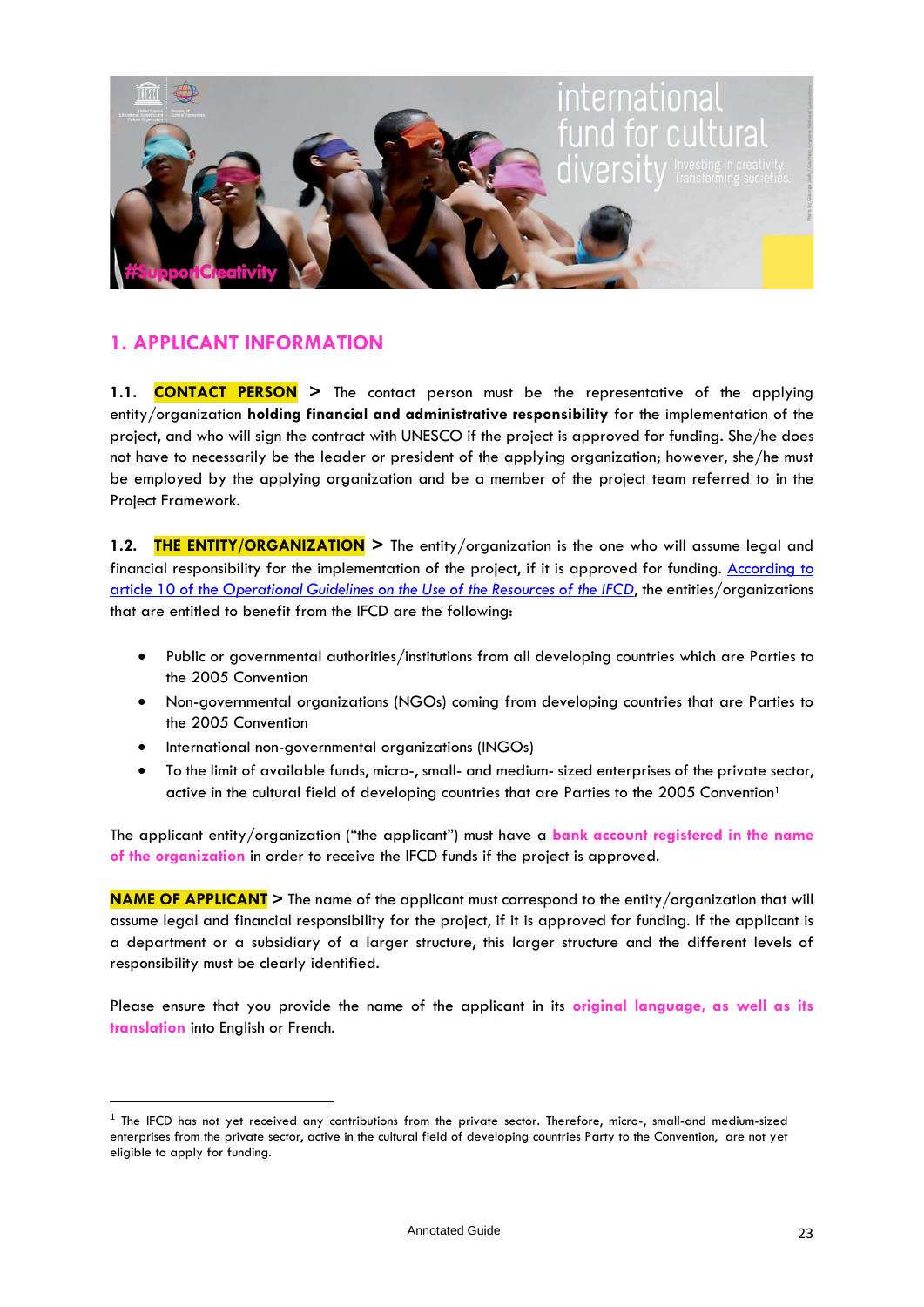

**TYPE OF APPLICANT >** The category '**Party**' refers to all **public authorities and institutions**, whether at the local, regional and national level, from all developing countries which are Parties to the 2005 Convention.

The category '**NGO**' (non-governmental organizations) refers to non-profit organizations, professional organizations with a legal status working in the culture sector and associated sectors or groups that support the work of artists and cultural communities, coming from developing countries that are Parties to the 2005 Convention, which meet the definition of civil society and the criteria regulating admission of its representatives at meetings of organs of the Convention, as mentioned in the *Operational Guidelines relating to the role and participation of civil society*.

The category '**International NGOs**' refers to non-governmental and non-profit organizations that have a legal status working internationally in the related fields, which meet the definition of civil society and criteria regulating admission of its representatives at meetings of organs of the 2005 Convention as mentioned in the *Operational Guidelines relating to the role and participation of civil society*, and which present projects with impact at the sub-regional, regional or inter-regional level.

**COUNTRY OF APPLICANT >** Country, refers to the country where the applicant has a legal status in compliance with the established rules of the jurisdiction in that country's registration.

**WEBSITE >** Indicate, if available, the website of your organization and/or project.

**DATE OF ESTABLISHMENT OF ENTITY/ORGANIZATION, MAIN MISSION AND ACTIVITIES OF APPLICANT >** Describe your organization, its date of inception (which must match its official filing records), its main mission and activities (which must also match in its official declaration), making sure to clearly demonstrate the link between your organization's mission and the outcomes and expected results of the IFCD. If drafted successfully, evaluators should not ask themselves why your organization is proposing the project in question after reading this section.

Sections Main mission and Activities of applicant must contain a maximum of 1900 characters (including spaces). If the text is not entered directly into the form and is copied from another document, please ensure that you remove the formatting from the copied text by selecting it and clicking on the "**Tx**" icon. This will prevent the system from counting additional characters.

#### **2. PROJECT INFORMATION**

**2.1. PROJECT TITLE >** The project title should be clear, unambiguous and brief. The words used in the title should clearly reflect the focus of the proposal, though it does not need to describe the whole project.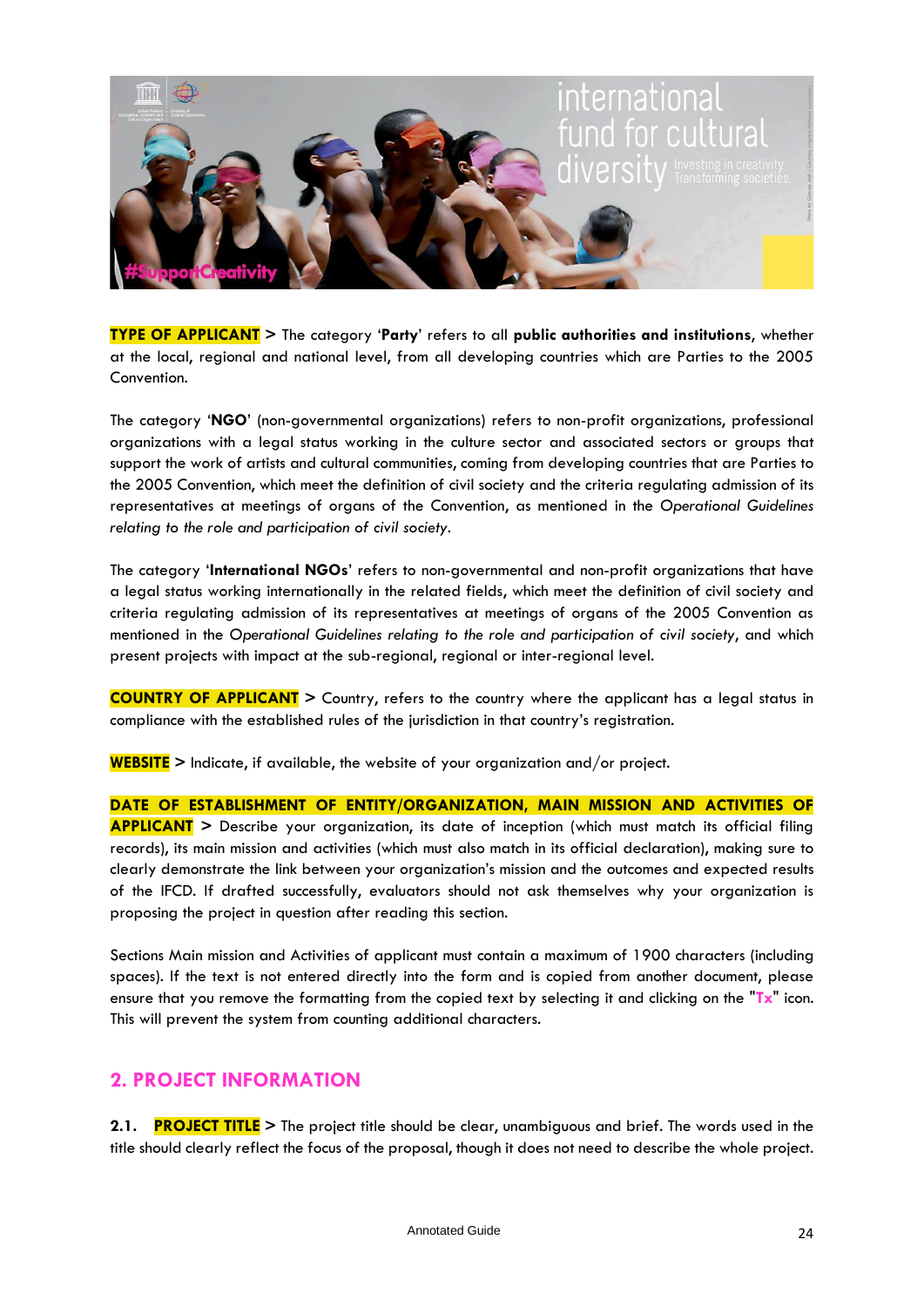

Remember, good titles can provide evaluators with an immediate understanding of what your project is about. An ambiguous title can leave them guessing. Try to capture what you are seeking to achieve.

You should not attempt to make the title punchy, catchy or memorable at the expense of clarity and focus. It is strongly recommended to indicate the context, field and country, and refrain from using acronyms.

If the project is recommended for funding by the IFCD Panel of Experts, an **alternative title** may be assigned.

**2.2. AMOUNT REQUESTED >** Total funding requested cannot exceed USD 100,000. The amount in this section must correspond to the 'Total amount requested' that appears in the Budget table of the Project Framework.

If there are **discrepancies in the amount** requested for funding throughout the different documents submitted on the online Application Form, UNESCO will take in consideration the amount reflected in the **Budget table of the Project Framework**.

**2.3. IMPLEMENTATION PERIOD >** The project technically begins when the financing contract is signed between UNESCO and the applicant. The project implementation period should be **between 12 and 24 months**. The end date signifies the time at which all final project reports, analyses and statements are submitted to the UNESCO Secretariat for approval.

IFCD projects shall begin in **April 2022 at the earliest**. UNESCO therefore cannot issue contracts for approved projects prior to this date.

**2.4. BENEFICIARY COUNTRY(IES) >** Beneficiary countries are those where the project is going to be implemented and/or where the impact of the project during and after its implementation will be felt. **All beneficiary countries must be eligible for funding**, which means that they **must be developing countries**  Parties to the 2005 Convention. Projects submitted by INGOs must benefit two (2) or more eligible countries.

**The list of eligible countries** for 2021 is available in **Annex 2** at the end of this document.

Project proposals targeting **non-eligible countries** (developed countries and/or countries that are not Parties to the 2005 Convention) **will not be considered** for funding.

**2.5. BRIEF SUMMARY OF THE PROJECT >** The project summary sets the stage for the rest of the proposal and is crucial because it is your first and most important opportunity to communicate what your project is about and demonstrate how your project meets the criteria for funding. The project summary, which should contain between 150 to 250 words, must answer the following questions: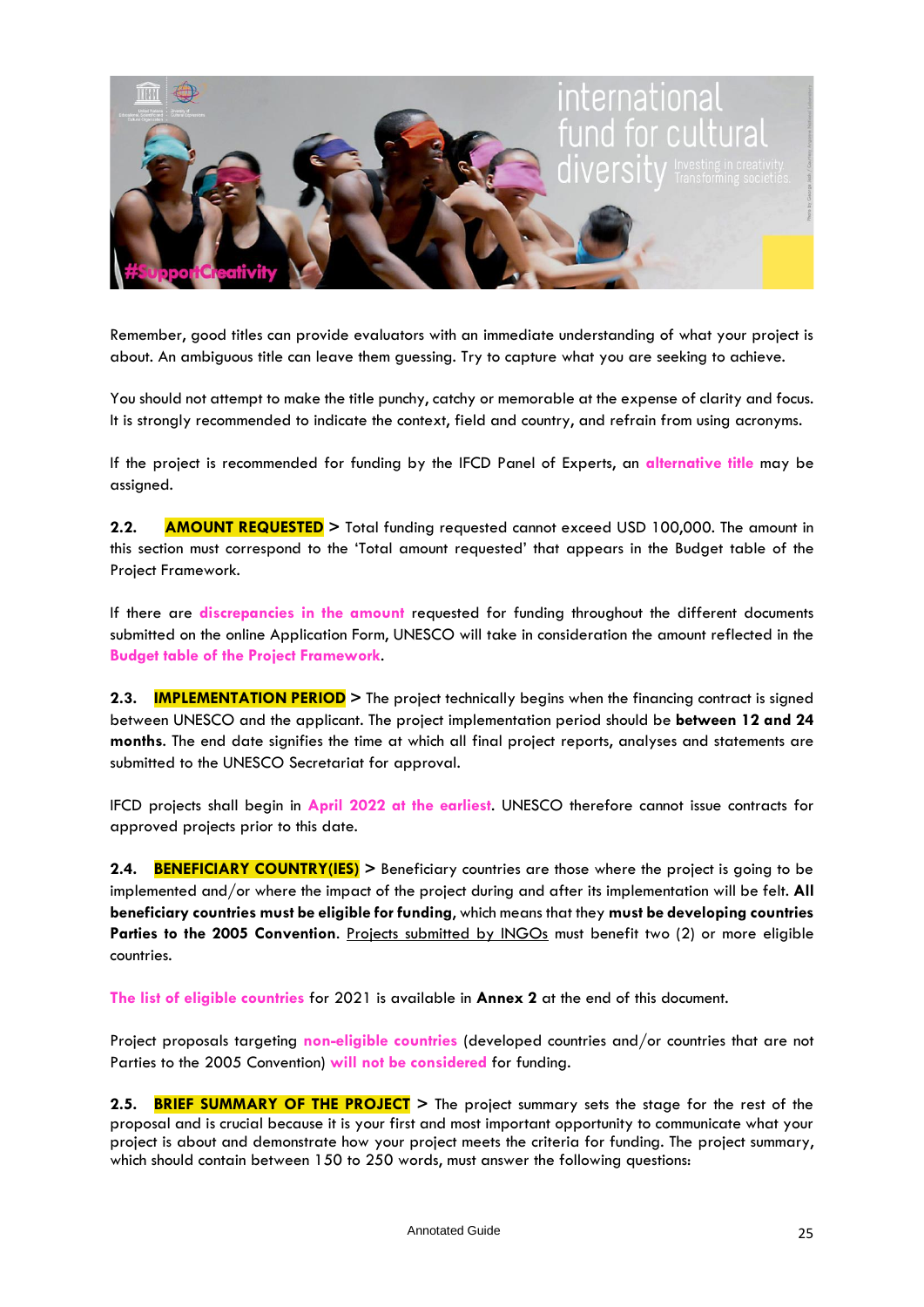

- What does the project propose to do? (project's overall purpose and the main objectives)
- Why?
- How? (project's outputs and deliverables)
- For whom (direct and indirect beneficiaries, with special attention to UNESCO's priorities regarding gender equality and youth empowerment, if applicable)?
- With whom? (main partners/contractors)
- Where?
- For how long?

Please remember that all the elements of the summary, particularly the description of the **project's overall purpose**, should be in line with the objectives, outcomes and activities stated in the Project Framework. Keep in mind that it should also reflect the project's contribution to the IFCD's overall goal and to UNESCO's priorities regarding gender equality and youth empowerment.

It is recommended that you **write the summary as a last step** because, as you develop your project, various components of the proposal can change or shift in the process. The best summaries are neither poetic nor aspirational in tone, they are:

- **succinct** the readers must be able to quickly grasp the bigger picture to effectively contextualize the details of your proposal;
- **clear** an unclear summary usually signals the applicants' own lack of clarity about the project for which funding is being requested;
- **descriptive** begin by describing the aim(s), objectives, intended outputs and deliverables, significance and social, cultural and/or economic benefit of your proposal. Continue by elaborating each significant project component, making sure to emphasize major steps in completing your project as a way to guide the development of the summary. Finally, end the summary with the one, best, most creative/innovative aspect of your project as a teaser for what is to come.

Remember that a well-written summary can easily be used as an asset for your project, so it is well worth the investment of time and energy. Project summaries are not declarations of intent detailing what you 'hope' and 'wish' to achieve in implementing your project. Rather, they are used to clearly communicate what will be achieved if funding is granted.

In addition, all information regarding the political, cultural and economic context of the project, as well as the background and the competencies of the applicant and any other specific information that is requested elsewhere in the application should be left out of the summary to maintain its succinctness and avoid repetition.

Finally, if the project for which funding is requested is part of a larger project, it is imperative to describe this larger project, its objectives, activities, beneficiaries, partners, etc., the Project Framework will also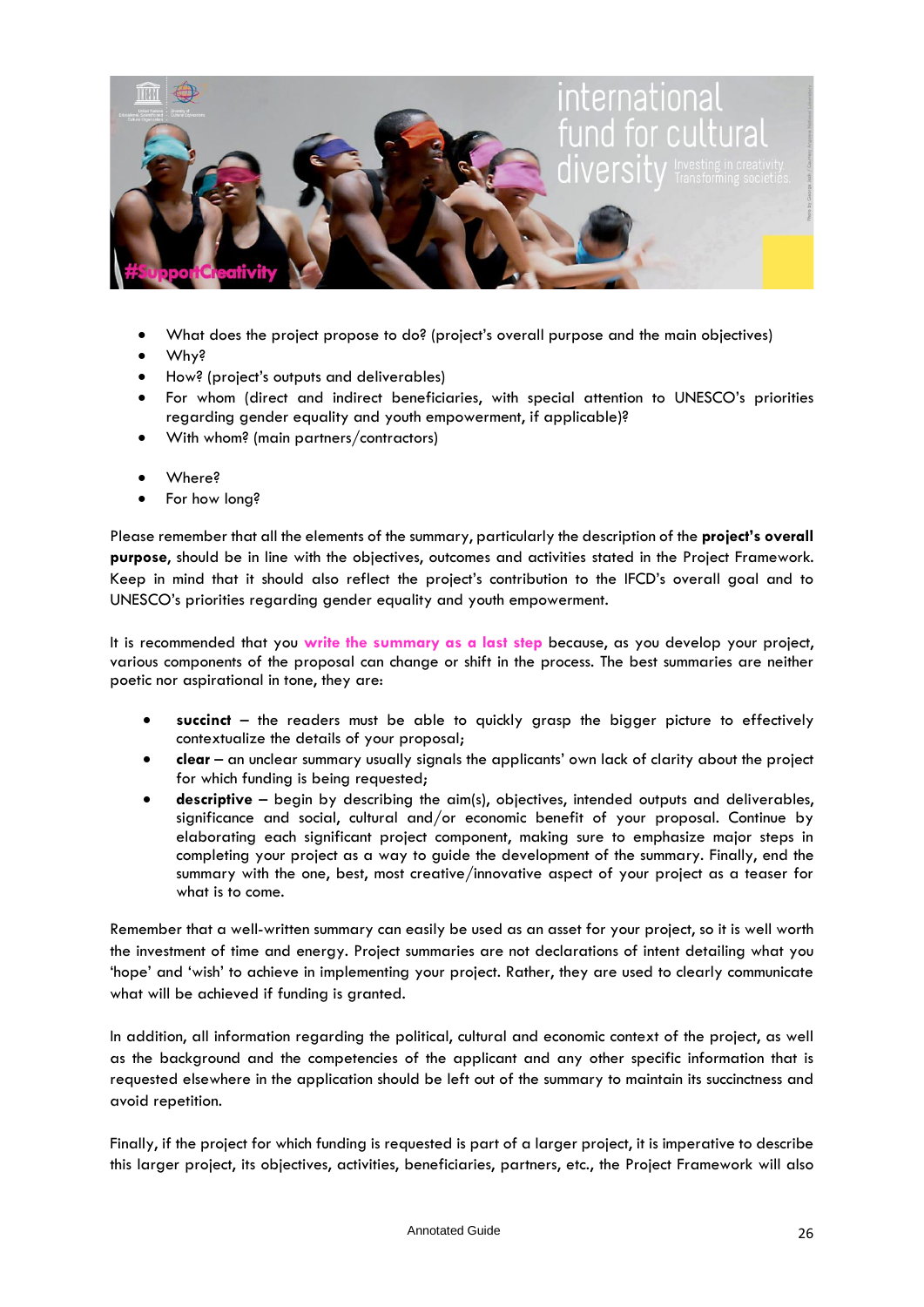

ask that applicants detail the budget of this larger project at the column 'Amount funded by other sources', if it is applicable.

This section must contain a maximum of 3300 characters (including spaces). If the text is not entered directly into the form and is copied from another document, please ensure that you remove the formatting from the copied text by selecting it and clicking on the "**Tx**" icon. This will prevent the system from counting additional characters.

**2.6. LOCAL CONTEXT >** In this section of the proposal you are asked to describe the social, economic, political and cultural background from which the project is initiated. At first glance, this section may seem similar to the one that asks you to provide 'background' or 'introductory' information for your project; however, this section actually lays the groundwork for your project's 'assets'.

You may find it useful to start from the general and work to the specific. Consider beginning by describing the extent of the problem in the community/city/country/region and why it is important to address them through your project proposal. It is best to focus attention only on the principal needs, priorities and challenges, and to avoid including tangential information just for the sake of demonstrating the breadth or depth of your knowledge. End your response by making a connection between your organization and your proposed project in improving the situation.

Remember, this section should not reflect a socio-economic/political critique of the current situation, but rather an objective demonstration of your thorough understanding of the economic, social and political challenges, needs and priorities in your field of activity and how you and your organization plan to respond to them.

This section must contain a maximum of 3300 characters (including spaces). If the text is not entered directly into the form and is copied from another document, please ensure that you remove the formatting from the copied text by selecting it and clicking on the "**Tx**" icon. This will prevent the system from counting additional characters.

**2.7. COMPLEMENTARITY OF THE PROJECT with regional, national and local policies/measures/programmes/projects >** In this section you must position your project proposal in relation to other efforts on the ground: policies, measures, programmes and or projects related to the context described in the previous section 2.6 (Local Context). Your proposal should demonstrate how your project will

- extend any work that has been previously done
- avoid any mistakes and/or errors that have been made
- serve to develop stronger collaboration and synergies between existing initiatives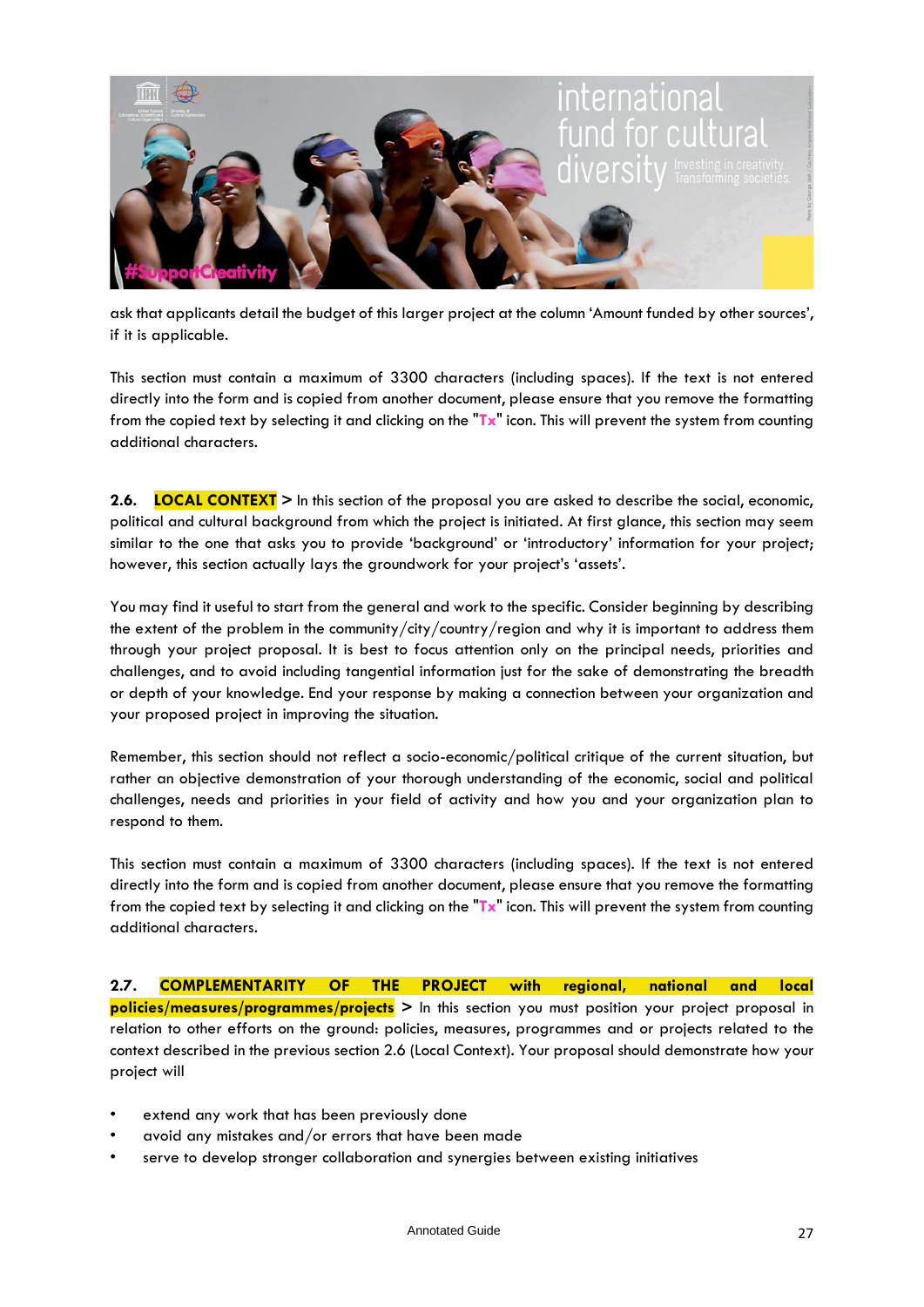

In determining the value your funding request adds to the work already being carried out in your country, it is important to consider the reasons for which you and/or your organization are uniquely suited to implement the proposed project - geographic location, language expertise, prior achievements in this area, close relationship to beneficiaries, etc.

It is best to remain as balanced and objective as possible when describing why activities have or have not worked in the past. Personal opinions, commentary and observations compromise the credibility of your funding request.

This section must contain a maximum of 3300 characters (including spaces). If the text is not entered directly into the form and is copied from another document, please ensure that you remove the formatting from the copied text by selecting it and clicking on the "**Tx**" icon. This will prevent the system from counting additional characters.

**2.8. FINANCIAL MANAGEMENT PLAN >** The ongoing management of cash and other assets is a critical area of focus for achieving the project's objectives efficiently, effectively and in an accountable manner.

A system of sound financial management should be characterised by implementing a coherent set of accounting procedures and standards, which reveal that funds are spent in accordance with the proposed Budget in the Project Framework, that all transactions are recorded accurately, and that a complete audit trail exists to facilitate a post-expenditure review.

The involvement of a financial officer in the implementation of the project is necessary if approved, as a full financial report, stamped and signed by the project financial officer will be required.

If the project is approved for funding, a **contract will be signed between UNESCO and the applicant**. All the payments that will be made by UNESCO to finance the project will be transferred in USD in **three separate instalments** (50% of the total amount approved at the start of the project, another 30% midway and the remaining 20% once all activities have been completed and the final reports are submitted).

When submitting the request for funding, the **applicant commits to a financial management plan** and to devise a preliminary monthly plan of cash inflow and outflow to make sure that the necessary funds are available and can be advanced by the applicant to allow for the timely implementation of activities.

This section must contain a maximum of 1900 characters (including spaces). If the text is not entered directly into the form and is copied from another document, please ensure that you remove the formatting from the copied text by selecting it and clicking on the "**Tx**" icon. This will prevent the system from counting additional characters.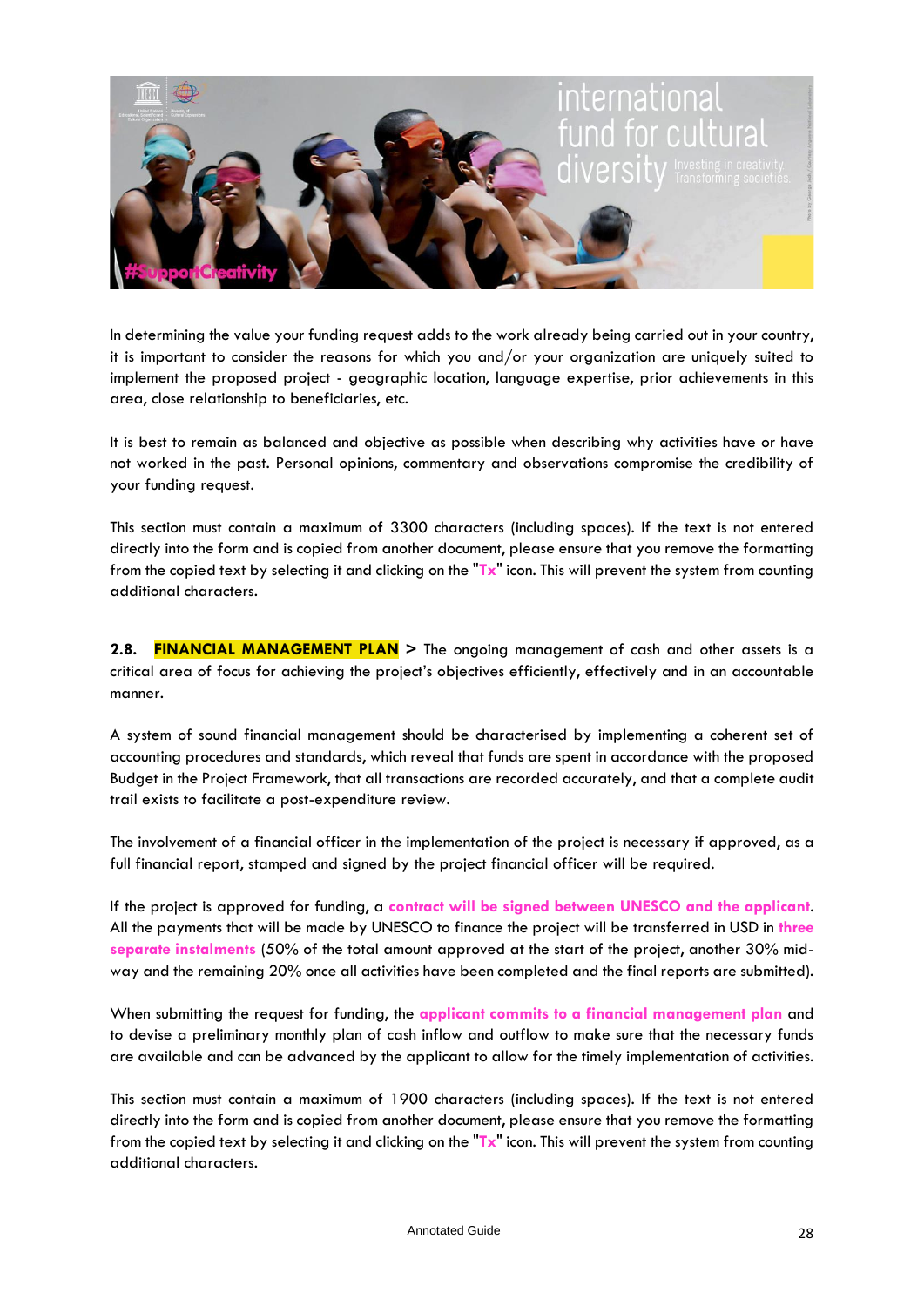

**2.9. PROJECT PARTNERS >** Partnerships are voluntary collaborative arrangements between two or more organizations from different parts of society, such as public authorities/institutions (at the local, regional, national and international levels), NGOs, civil society and organizations from the private sector – including the media, academia, artists and artistic groups, in which the risks and benefits are shared

between the partners and the modalities of functioning, such as decision-making or allocation of resources, are agreed upon collectively by them.

A partnership is more than a mere contractual relationship: it is founded on a series of ethical principles, such as mutual respect, transparency, dedication, equity, and practices that facilitate collaboration and foster sound relations between partners.

Make sure to indicate the **name of the partner organization**, **type** (Party – public authority/ institution, NGO, INGO, private sector, International Organization (IO) or individual) and **country,** as well as to describe the **role of the partner(s)** in the design and implementation of your project proposal.

#### **3. OBJECTIVES, ACTIVITIES, BUDGET AND TEAM**

In this section of the application, you are requested to upload the Project Framework form (for more information, please refer to page 11).

**Without this form** your application will be considered **incomplete** and therefore, **non-eligible**.

#### **4. CONTRIBUTION TO THE IFCD'S OUTCOMES**

In this section you are requested to indicate either **one or two (2 max.) of the IFCD outcomes** to which your project proposal will contribute to the most. For each of the IFCD outcome(s) selected, choose at least one of the related IFCD expected results by explaining briefly how your project will achieve it (between 50 and 150 words).

**All IFCD funded projects are expected to contribute directly to at least one or more of the four outcomes and related expected results**. Measuring and demonstrating these outcomes and associated expected results across the IFCD-funded projects is extremely important to monitor the performance of the IFCD in achieving its overall goal: 'support the implementation of the 2005 Convention and the emergence of dynamic cultural sectors in developing countries, by strengthening the means to create, produce, distribute and have access to diverse cultural goods and services'. That is why project proposals must address at least one, and possibly several of the expected results and outcomes, which directly correspond to the four 2005 Convention Goals.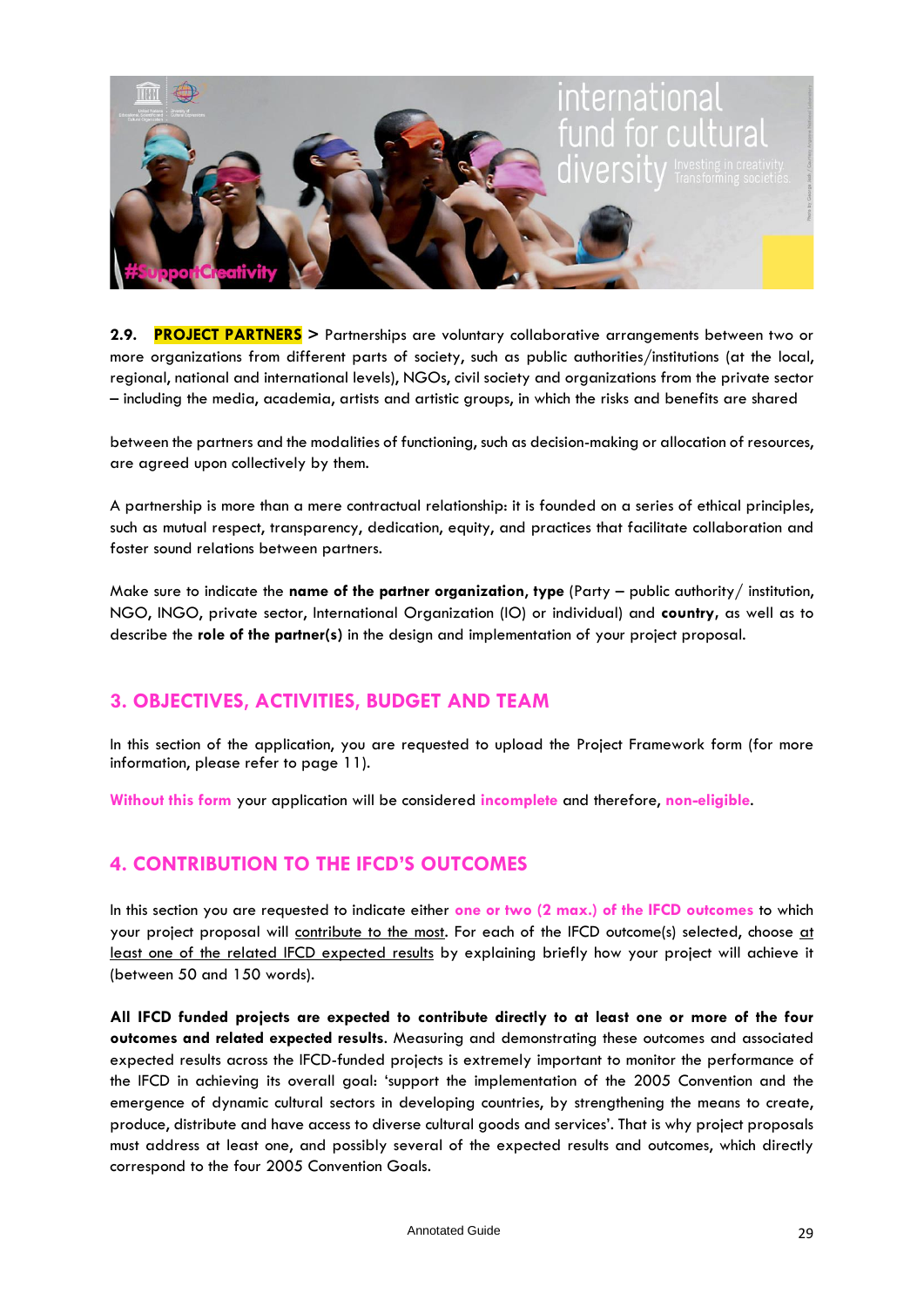

The **IFCD outcomes** refer to mid-term results to be attained within a timeframe of eight years, whereas the **IFCD expected results** are to be attained within four years. Given the timeframe of these expected results (4 years) and outcomes (8 years), your project might not be able to completely achieve the selected outcome(s) and expected result(s) within the project implementation period (minimum 12 months,

maximum 24 months). It should, however, still demonstrate that its own objectives, outputs and deliverables (Project Framework) will lead or make a significant contribution to a specific IFCD expected result, either within the project timescale or within a reasonable time after completion.

#### **IFCD outcomes and their associated expected results (ER)**

#### **Outcome 1: A sustainable system of governance for culture that promotes the diversity of cultural expressions is created through targeting structural change.**

In the context of the IFCD, structural change is interpreted as meaning:

- i) changes in government policy, legislation or the regulatory environment; or
- ii) far-reaching changes in public and professional organizational structures (e.g. the transfer of authority for a particular area from one public/professional agency to another or to a third party); or
- iii) changes in the way government and regulatory authorities function (e.g. providing information, streamlining or introducing new procedures or improving their capacity to provide services).

The Expected Results that projects might target in this area are:

ER 1.1 Cross-sectoral cooperation in cultural policy making and implementation is demonstrated;

• *If applicable, explain briefly how your project will involve non-cultural sector organizations in cultural policy-making and/or implementation.*

ER 1.2 Processes and mechanisms of public policy making and implementation are strengthened;

• *If applicable, explain briefly how your project will result in more transparent and accountable government policy processes or public information sharing.*

ER 1.3 The role of civil society in cultural policy making and implementation is strengthened.

• *If applicable, explain briefly how your project will support the engagement of NGOs or civil society organizations in policy making and/or implementation.*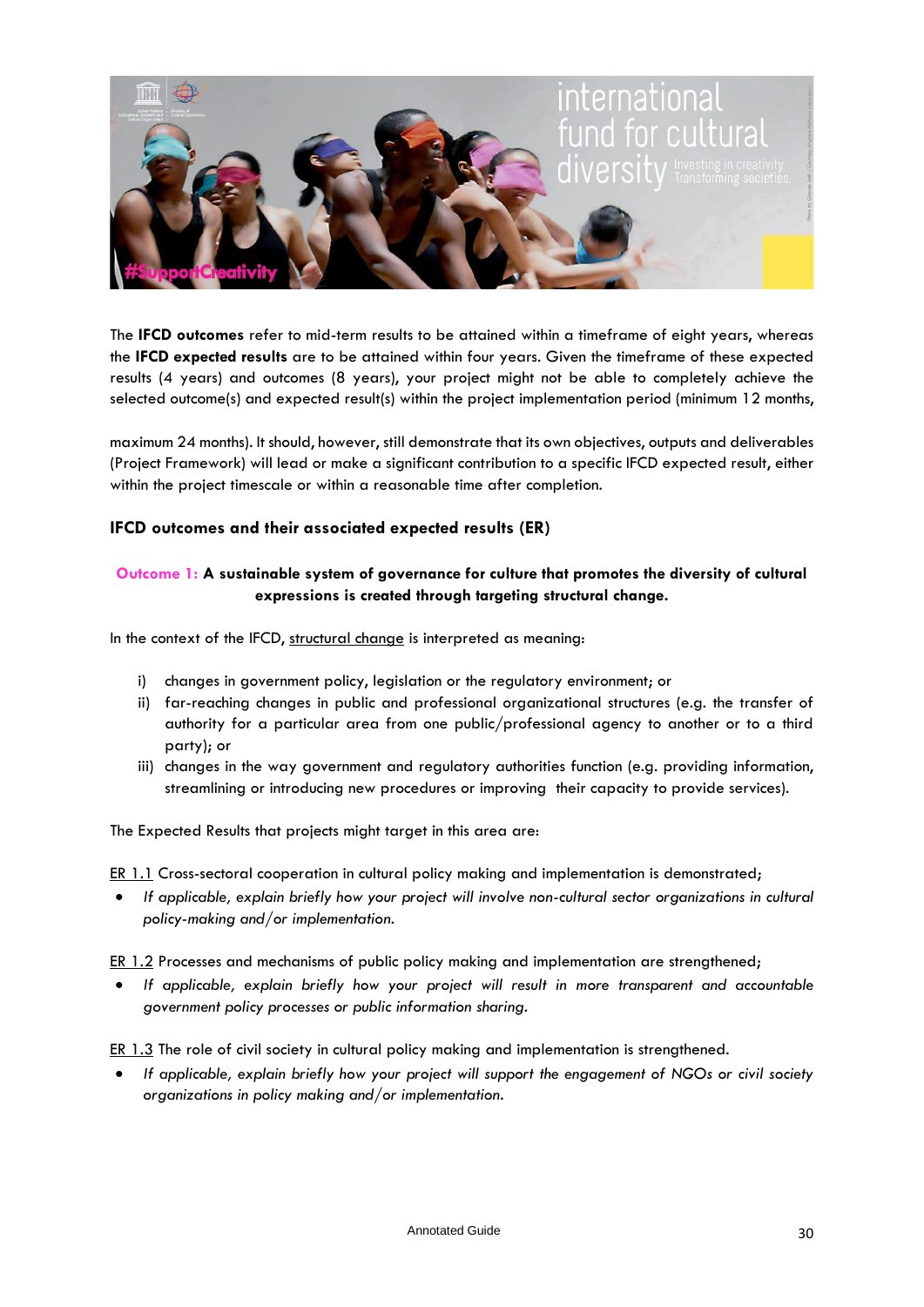

#### **Outcome 2: A more balanced North-South and South-South flow of cultural goods and services, and increased international mobility of artists and cultural professionals from the global South, are demonstrated.**

The mobility of artists and other cultural professionals is crucial to maintaining a diverse world of ideas, values and worldviews. Access to international markets for artists and cultural professionals is also crucial

to the promotion of sustainable cultural and creative industries and their potential contribution to human, social and economic development.

The Expected Results that projects might target in this area are:

ER 2.1 Policy, advocacy and promotional mechanisms are in place to improve access to local, national or global markets for cultural goods and services;

• *If applicable, explain briefly how your project will improve access to markets.*

ER 2.2 Networks and initiatives, with a focus on North-South-South cooperation, that support and facilitate the mobility of artists and cultural professionals from the global South.

• *If applicable, explain briefly how your project will include activities that support or facilitate mobility from the global South.*

#### **Outcome 3: The value and opportunities that cultural and creative industries contribute to sustainable development are clearly demonstrated to relevant authorities involved in national development planning.**

Sustainable development is 'development that meets the needs of the present without compromising the ability of future generations to meet their own needs' <sup>2</sup>. It widens people's choices and builds their capacities to lead the lives they have reason to value. Therefore, it is essential that culture is integrated into national policies, including development frameworks, policies and measures that contribute to the growth of the cultural industries and aim to generate economic, social and environmental outcomes, equity in the distribution of cultural resources and fairness in access to cultural participation.

The Expected Results that projects might target in this area are:

<sup>&</sup>lt;sup>2</sup> World Commission on Environment and Development, 1987. Our Common Future; "Operational Guidelines for the Integration of Culture in Sustainable Development" of the 2005 Convention. 2009. Available at: [http://en.unesco.org/creativity/sites/creativity/files/Conv2005\\_DO\\_Art\\_13\\_EN.pdf](http://en.unesco.org/creativity/sites/creativity/files/Conv2005_DO_Art_13_EN.pdf)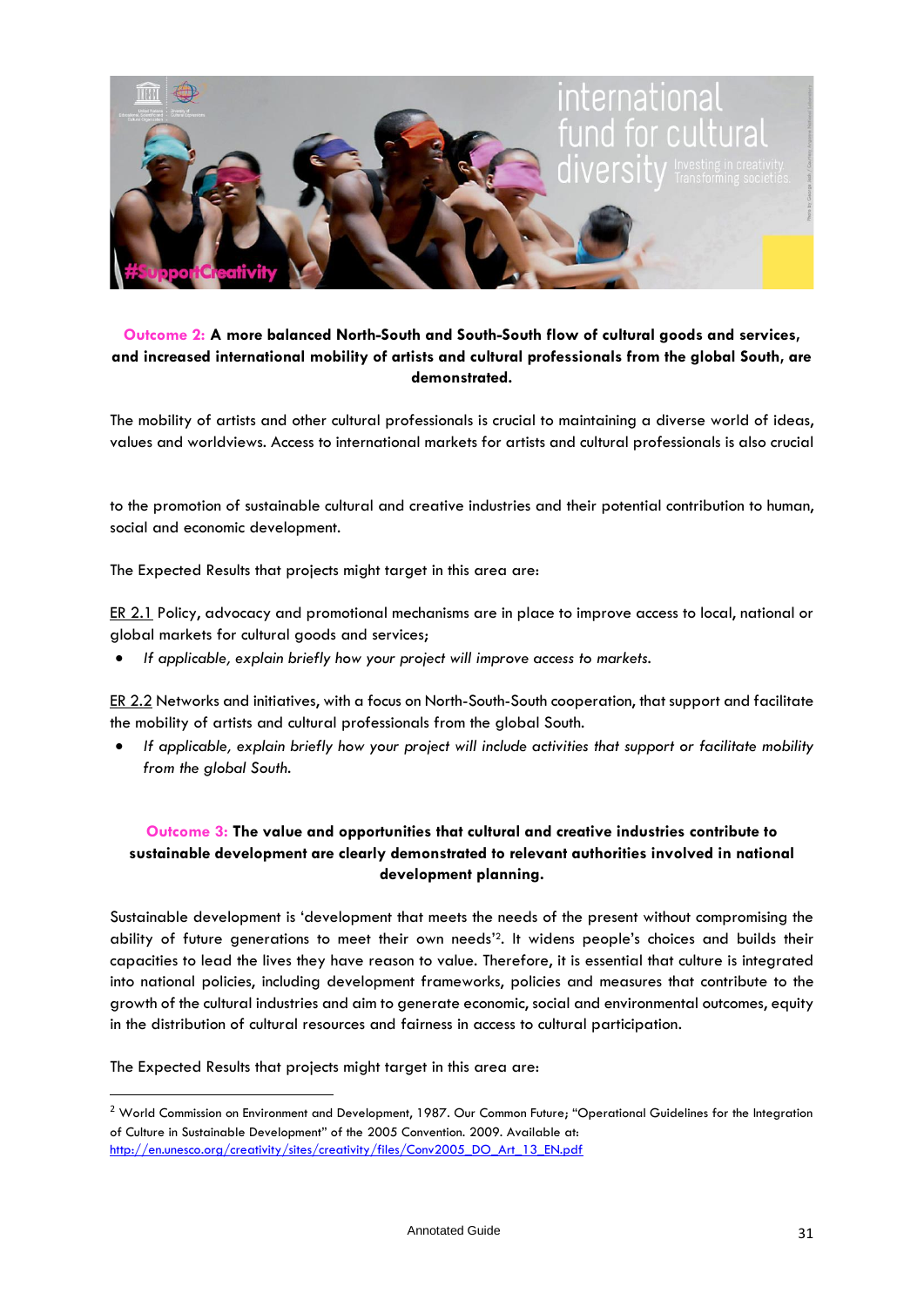

ER 3.1 Innovation and new business models are applied to creation, production, distribution and access to diverse cultural goods and services;

• *If applicable, explain briefly how your project will support or facilitate the development of innovative models and/or digital solutions.*

ER 3.2 Critical capacity development needs relating to creation, production and distribution are assessed and addressed at appropriate levels;

• *If applicable, explain briefly how your project will address the identification of capacity gaps or support capacity building activities.*

ER 3.3 Participation in creation, production and distribution of cultural goods and services is widened to previously excluded regions and social groups.

• *If applicable, explain briefly how your project will target previously excluded social groups or those in disadvantaged geographical locations.*

#### **Outcome 4: Gender inequalities in cultural sectors are addressed and more equitable access to and participation in cultural and creative industries are demonstrated.**

Women are strongly represented in the creative sector in most parts of the world. However, they remain poorly represented in a number of cultural professions and in decision-making positions in many cultural organizations and industries. The IFCD encourages projects that contribute to this Outcome.

The Expected Results in this area that projects might target are:

ER 4.1 Women's representation as creators and producers of cultural expressions is increased through strengthened professional networks and capacity development;

• *If applicable, explain briefly how your project will involve capacity development activities targeting women specifically.*

ER 4.2 Specific policy measures and/or funding mechanisms are introduced to encourage and improve equitable access to cultural activities, goods and services.

• *If applicable, explain briefly how your project will support or facilitate policy measures or funding mechanisms targeting women specifically.*

This section must contain a maximum of 1900 characters (including spaces). If the text is not entered directly into the form and is copied from another document, please ensure that you remove the formatting from the copied text by selecting it and clicking on the "**Tx**" icon. This will prevent the system from counting additional characters.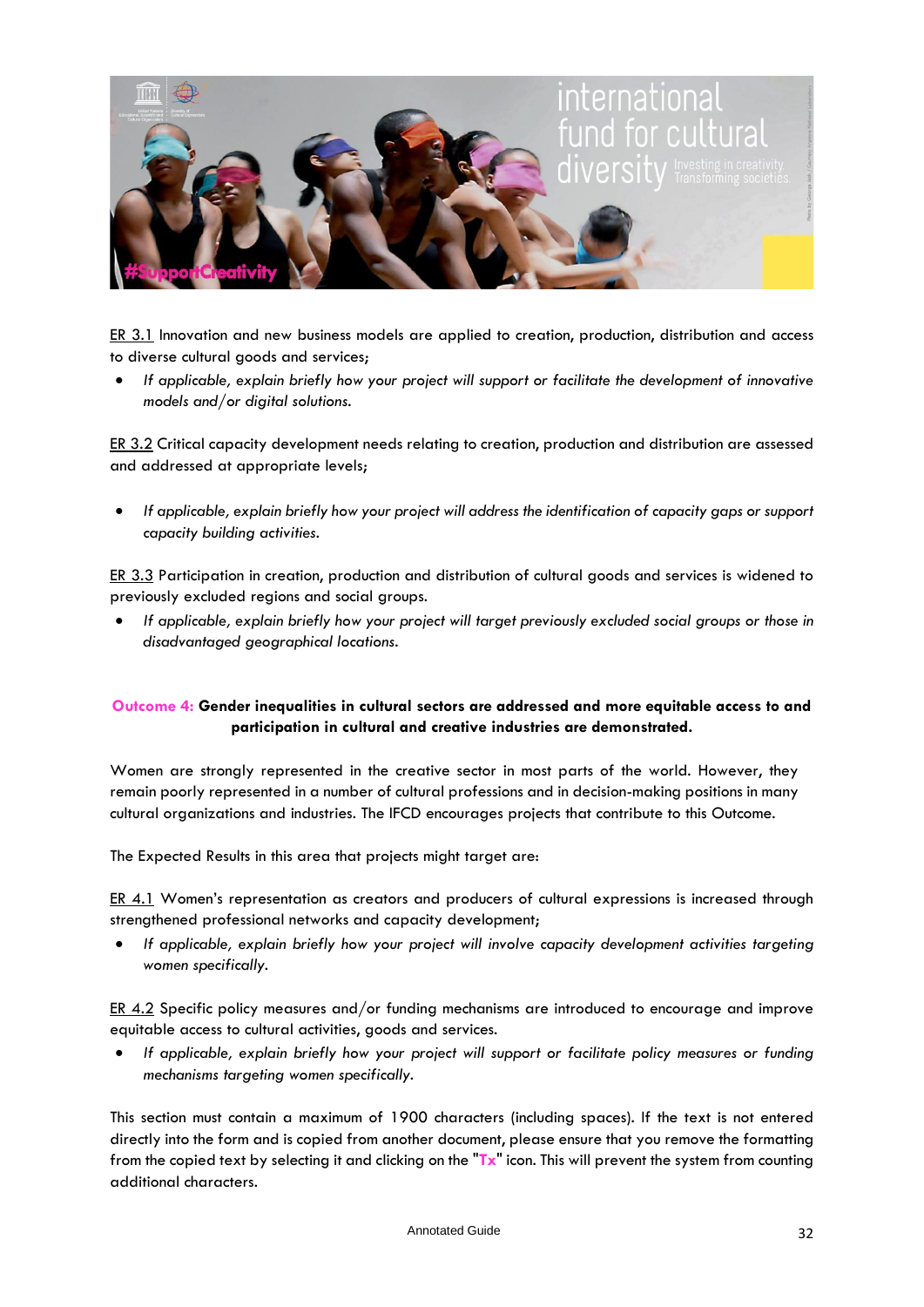

#### **5. SUSTAINABILITY**

Your project may not be supported through funding in the long term. If it is successful, it is likely that it will not be thought of as a 'project' at all. Instead, it might be included in the regular operations of your organization. Or, if it was a one-time event, such as a training seminar, the event itself will be over, but the concrete results (increased skill level of participants) will be carried forward or transferred to new personnel. This transition of the relatively short-term project to regular community life or organizational operations is referred to as 'sustainability'. This means that you need to examine longer term possibilities, opportunities and challenges when developing and implementing your project.

There are a few things you can do to integrate aspects of sustainability into your project from the start:

- **Communicate** make sure that people are aware of your project from the beginning by promoting activities, outputs and deliverables and incorporating communication strategies in your work plan when possible;
- **Encourage community/organizational/public involvement** to the extent possible, involve people from all parts of the community. Create opportunities for participation, collaboration and sharing. Educate and inform the public and policymakers (when possible), and provide training and leadership opportunities;
- **Create a diverse base for project funding** seek financial support from multiple sources and multiple levels to reduce reliance on a sole funding source/type.

Finally, it is important to keep in mind that sustainability is not just about more money, it is about:

- **Building relationships on an on-going basis** through communication, building trust, reciprocity and showing commitment;
- **Diverse funding sources** including grants, fees for services, volunteers, donations, active fundraising campaigns, etc.;
- **Flexibility** capacity to accommodate change by incorporating on-going evaluation into project evaluation.

**5.1. PROJECT IMPACT/LONG-TERM BENEFITS >** In this section you are asked to describe the impact or long-term benefits that will result from the successful implementation of the project and of the achievement of its objectives, described in the Project Framework, long after its completion.

The impact and/or long-term benefits must be also aligned or contribute to at least one of the IFCD outcomes and the associated expected results listed in Tab 3 of the Project Description.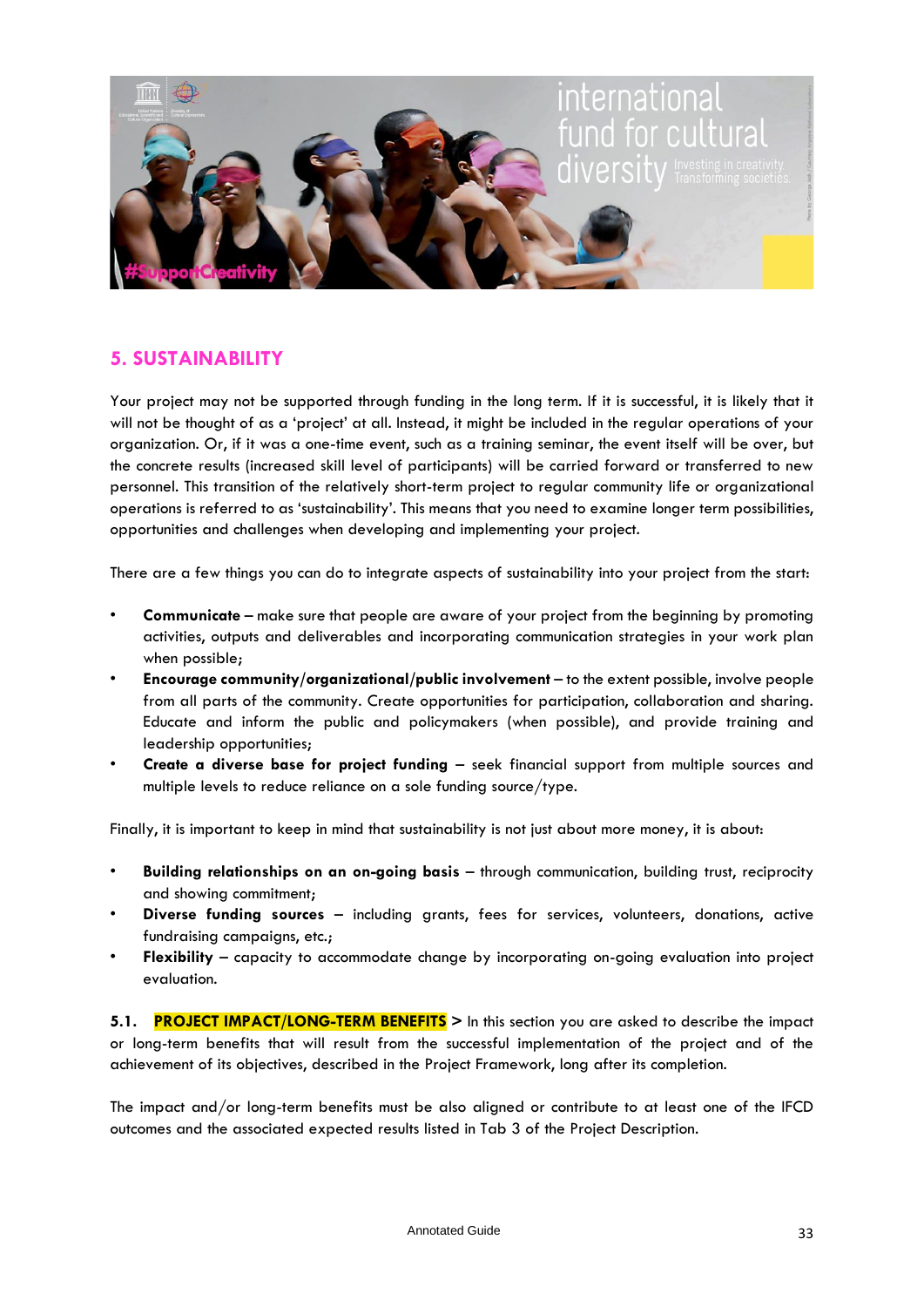

**5.2. MEASURES TO ENSURE ACHIEVEMENT OF PROJECT IMPACT/LONG-TERM BENEFITS >** In this section you are asked to describe the measures, processes and/or steps foreseen by the project to ensure that its impact and/or long-term benefits will be achieved long after the completion of the project.

For example, a measure to achieve long-term benefits and managing the project in a sustainable way is to incorporate risk management within the project implementation and evaluation. There can be external risks (e.g. financial risks, collaboration with partners, legal risks, etc.) and internal risks (e.g. organizational capacity, staff skills, project quality, etc.). For both, risk identification and the assessment of project results, monitoring and evaluation should be carried out.

**5.3. MEASURES TO FOLLOW-UP WITH PROJECT BENEFICIARIES AFTER PROJECT COMPLETION >**  In this section you are asked to consider what will happen to the beneficiaries of the project once the support comes to an end. How will the needs of the beneficiaries be met in the long term? Please remember to refer to the same direct and indirect beneficiaries described in the Project Framework.

#### **6. OTHER FUNDING**

**6.1 PREVIOUS AND CURRENT FUNDING >** In this section, you should indicate all previous and/or current funding received within the last five years, including by the IFCD by specifying the **funding source**, the **amount provided,** the **funding period,** the project **title**, the **project objectives and main results**.

**6.2 CURRENT APPLICATIONS >** In this section, you should indicate if your entity/organization is currently applying for any of the other UNESCO funds. Please specify for each application the **UNESCO**  source to which the funding is being requested (type of fund, programme, Field Office and/or Institute), the **title of the project proposal**, the **funding period** (financing start date and end date) and the **total amount requested** to UNESCO.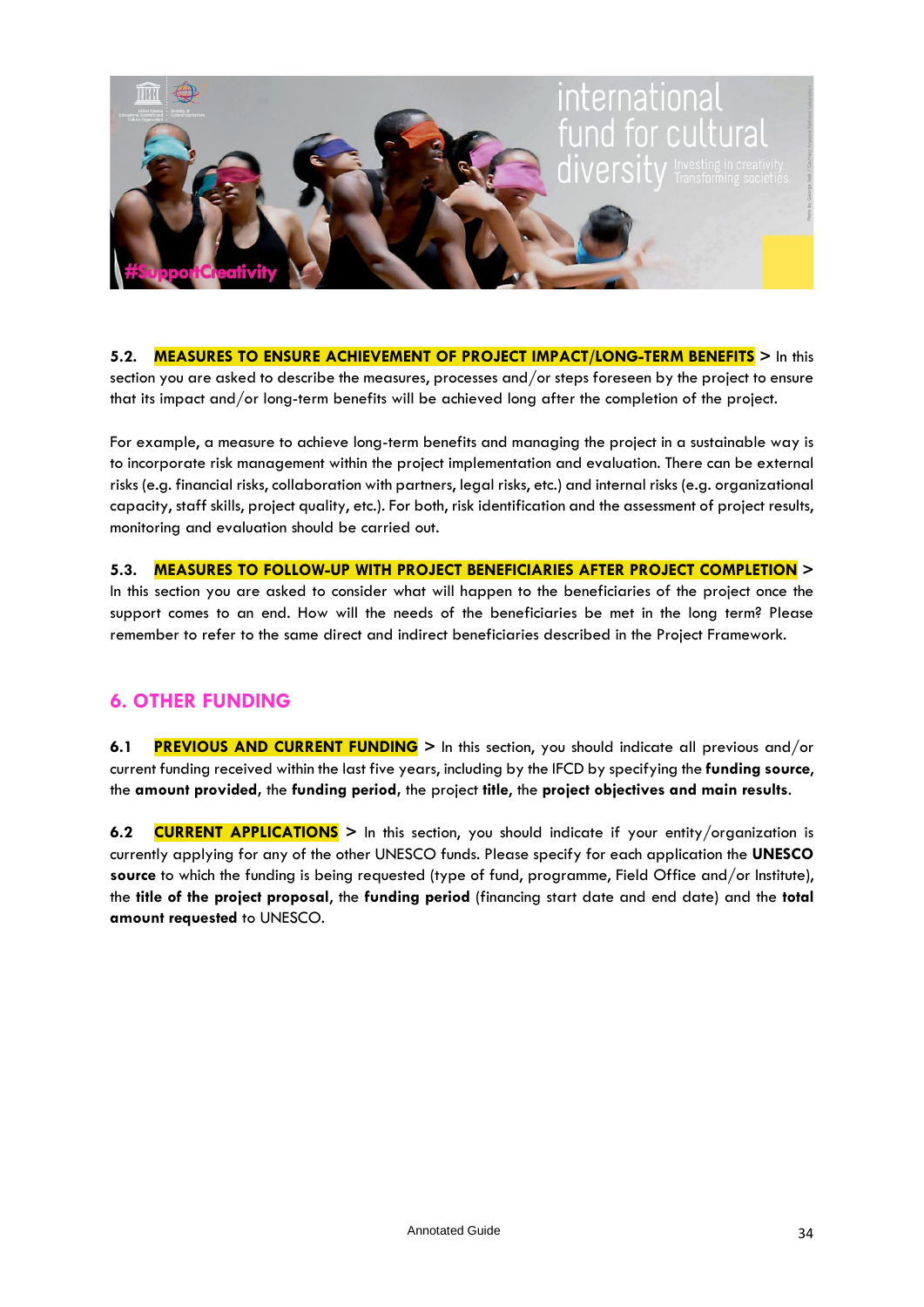

#### **7. COMPLEMENTARY DOCUMENTS**

The following documents must be uploaded on the online Application Form, according to the different type of applicant entity/organization.

#### **Parties**

• An **official document** proving that the organization is a public or governmental authority/institution from a developing country that is Party to the 2005 Convention (with a translation of this document into English or French, if necessary).

#### **Non-governmental organizations (NGOs)**

• An **official document** proving that the entity/organization is non-governmental and non-profit according to national regulations of a developing country that is a Party to the 2005 Convention (with a translation of this document into English or French, if necessary).

#### **International non-governmental organizations (INGOs)**

Applications by INGOs must demonstrate a **sub-regional, regional<sup>3</sup> or inter-regional** impact. Therefore, they are requested to submit the following documents:

• One **letter of support** from governmental authorities or public institutions **from each of the beneficiary countries**, ensuring that the project is relevant and meets the beneficiary's needs and priorities

The INGOs are also required to demonstrate the **international character of the organization** through the following documents:

- The **official document** proving legal status as an International NGO;
- An **official document** showing the list of members and their country(ies) of residence and demonstrating the **international membership** of the organization (both institutional and individual);
- An **official document** proving that **recent activities** (less than 5 years from the application date) have been carried out in **several countries** around the world.

 $^3$  In the context of the IFCD funding process, regional refers to a group or cluster of countries, not a territory within a single country.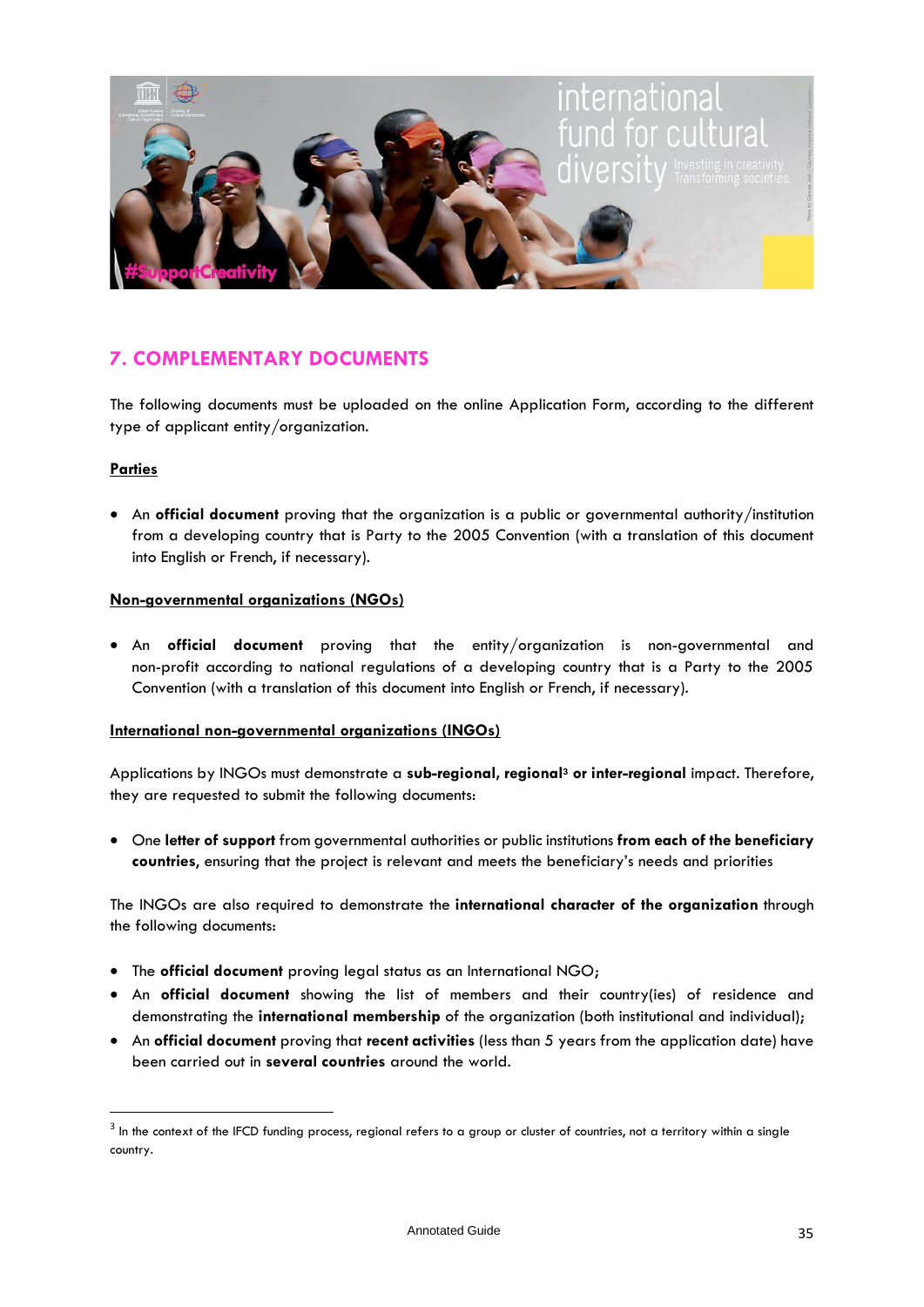

#### **Pro forma invoice**

Regardless of the type of applicant, if 'equipment and supplies' are foreseen in the Budget (Project Framework), the corresponding pro forma invoice(s) is(are) required. Otherwise, the evaluators might exclude the expenditure from the amount approved for funding.

All the complementary **documents must be in the language of the application (English or French)**. Please note that if the language is neither English nor French you must add a **translation in English or French**.

Without these complementary documents, your application will be **considered incomplete and noneligible**.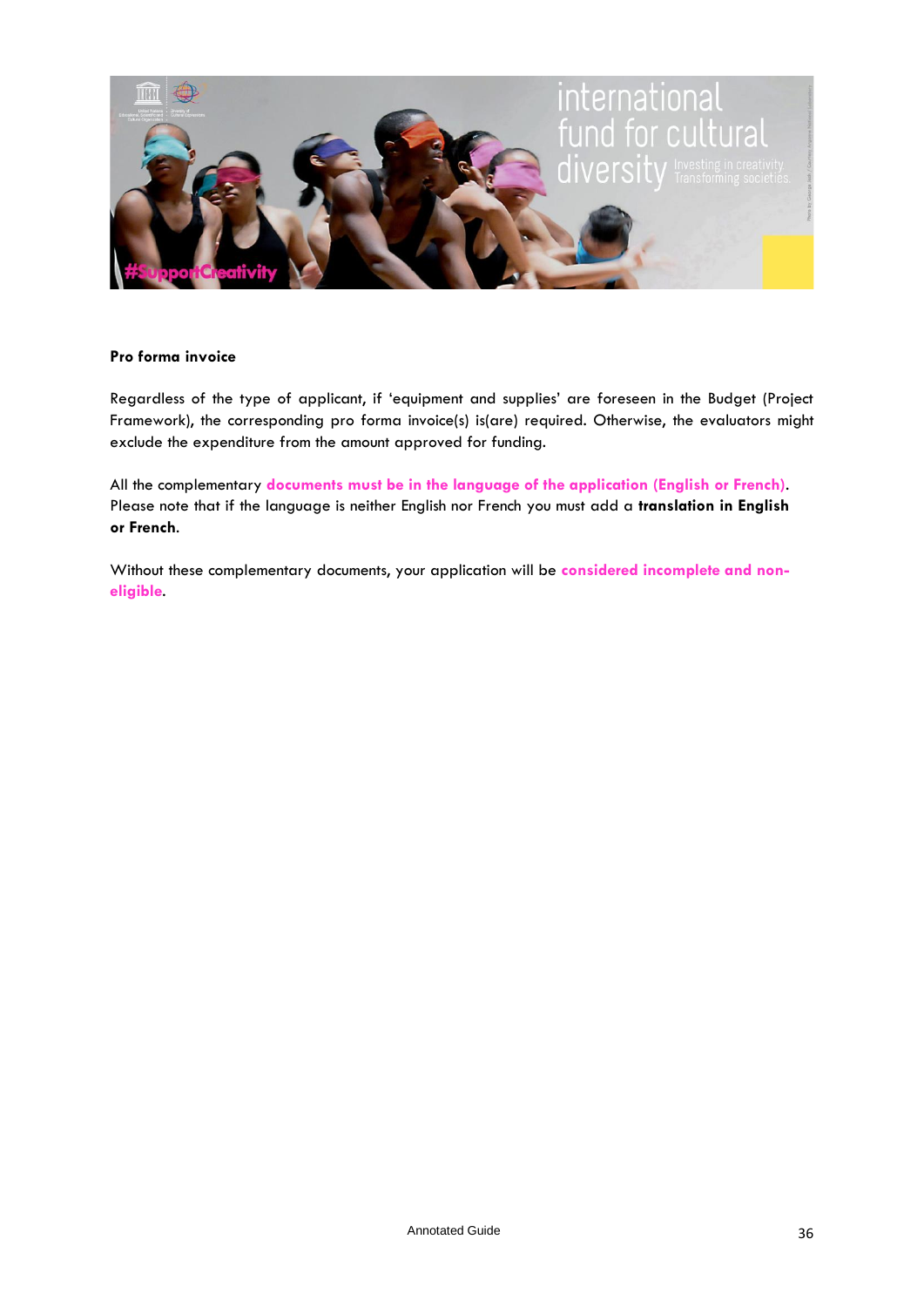

#### **8. TERMS AND CONDITIONS**

In order to submit the application on the online Application Form, the applicant must review and agree to the terms and conditions below.

#### **1. Commit to respecting the provisions of paragraph 25 of the Guidelines.**

Paragraph 25 of the *[Guidelines](http://en.unesco.org/creativity/sites/default/files/guidelines_ifcd_en.pdf) on the Use of the Resources of the International Fund for Cultural Diversity* states: "The beneficiaries shall submit a mandatory descriptive, analytical and financial report on the execution of the project and the realization of expected results<sup>4</sup> to the Secretariat. The report must be presented using the reporting forms provided by the Secretariat in order for the beneficiary to receive its final payment. No financial contributions for new projects will be allocated to beneficiaries who have not received their final payment".

#### **2. Acknowledge that, in the case of approval, a funding contract will be signed between UNESCO and the applicant.**

UNESCO will establish a contract for projects approved for funding and all payments made by UNESCO to finance the project will be transferred in US dollars, in three separate installments (50% of the total amount approved at the start of the project, another 30% mid-way and the remaining 20% once all activities have been completed and the final reports are submitted). The applicant commits to producing a **financial management plan**, described in section 2.8 of the Project Description, and to devising a preliminary monthly plan for cash inflow and outflow to ensure that the necessary funds are available and can be advanced by the applicant to allow for the timely implementation of activities.

#### **3. Certify that all information contained in this application is truthful.**

The applicant also certifies that any documents provided in support of the application are authentic and accurate.

<sup>4</sup> Namely, the project objectives and outputs/deliverables.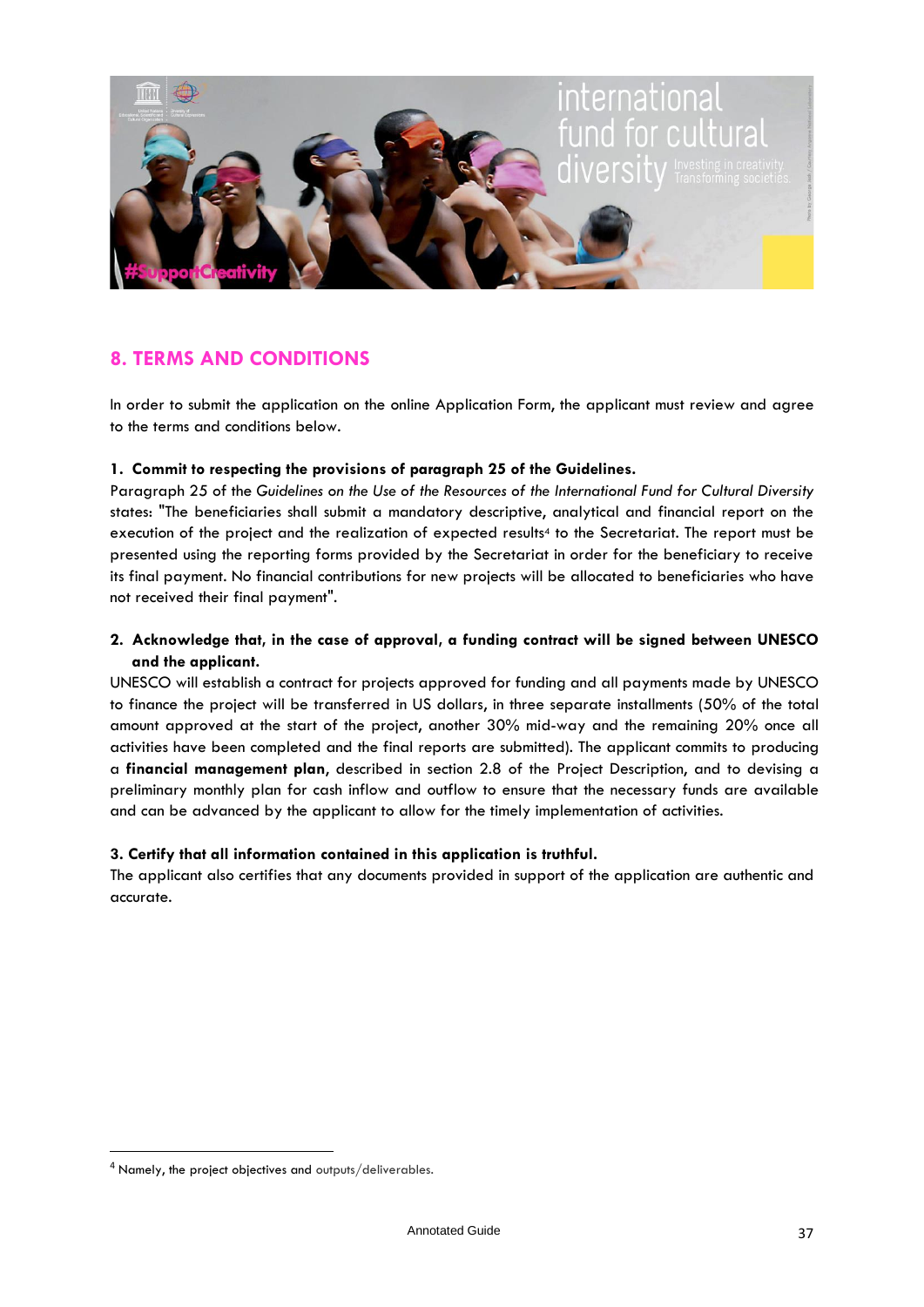

#### **Annex 1: IFCD Results Framework**

| measures and $/$<br>encourage and<br>Specific policy<br>introduced to<br>sectors are addressed and more<br>and services<br>Gender inequalities in cultural<br>or funding<br>Expected<br>result 4.2<br>to cultural<br>improve<br>participation in cultural and<br>equitable access to and<br>creative industries are<br>representation as<br>increased through<br>demonstrated<br>expressions is<br>Outcome 4:<br>networksand<br>development<br>strengthened<br>creatorsand<br>producersof<br>professional<br>Expected<br>result4.1<br>Women's<br>capacity<br>cultural<br>The value and opportunities that cultural and creative<br>industries contribute to sustainable development are<br>clearly demonstrated to relevant authorities involved in<br>Participation in<br>production and<br>and services is<br>distribution of<br>cultural goods<br>social groups<br>regions and<br>widened to<br>Expected<br>result 3.3<br>previously<br>excluded<br>creation,<br>needsrelating to<br>Critical capacity<br>production and<br>distribution are<br>development<br>assessed and<br>national development planning.<br>addressed at<br>appropriate<br>Expected<br>result 3.2<br>creation,<br>levels<br><b>Expected result</b><br>access to diverse<br>distribution and<br>Innovation and<br>cultural goods<br>new business<br>and services<br>Outcome 3:<br>production,<br>models are<br>applied to<br>creation,<br>3.1<br>South-South flow of cultural goods<br>increased<br>cultural professionals from the global<br>A more balanced South-North and<br>international mobility of artists and<br>initiatives, with a<br>that support and<br>focus on North-<br>from the global<br>Networksand<br>professionals<br>cooperation,<br>South-South<br>facilitate the<br>mobility of<br>Expected<br>result 2.2<br>artists and<br>cultural<br>South.<br>and<br>South, are demonstrated.<br>services,<br>Policy, advocacy<br>mechanisms are<br>improve access<br>global markets<br>Outcome 2:<br>promotional<br>for cultural<br>national or<br>in place to<br>Expected<br>goods and<br>result <sub>2.1</sub><br>services<br>to local,<br>and<br>and<br>that promotes the diversity of cultural expressions<br>The role of civil<br>implementatio<br>cultural policy<br>strengthened.<br>making and<br>governance for culture<br>Expected<br>is created through targeting structural change.<br>result1.3<br>society in<br>n is<br>implementatio<br>Processes and<br>making<br>strengthened<br>mechanisms<br>Expected<br>result <sub>1.2</sub><br>of public<br>A sustainable system of<br>policy<br>n are<br>and<br>Cross-sectoral<br>demonstrated<br>policy making<br>Outcome 1:<br>implementati<br>cooperation<br>Expected<br>result <sub>1.1</sub><br>in cultural<br>on is<br>and<br>(a years) |  |  |  |  |                                                         |
|------------------------------------------------------------------------------------------------------------------------------------------------------------------------------------------------------------------------------------------------------------------------------------------------------------------------------------------------------------------------------------------------------------------------------------------------------------------------------------------------------------------------------------------------------------------------------------------------------------------------------------------------------------------------------------------------------------------------------------------------------------------------------------------------------------------------------------------------------------------------------------------------------------------------------------------------------------------------------------------------------------------------------------------------------------------------------------------------------------------------------------------------------------------------------------------------------------------------------------------------------------------------------------------------------------------------------------------------------------------------------------------------------------------------------------------------------------------------------------------------------------------------------------------------------------------------------------------------------------------------------------------------------------------------------------------------------------------------------------------------------------------------------------------------------------------------------------------------------------------------------------------------------------------------------------------------------------------------------------------------------------------------------------------------------------------------------------------------------------------------------------------------------------------------------------------------------------------------------------------------------------------------------------------------------------------------------------------------------------------------------------------------------------------------------------------------------------------------------------------------------------------------------------------------------------------------------------------------------------------------------------------------------------------------------------------------------------------------------------------------------------------------------------------|--|--|--|--|---------------------------------------------------------|
|                                                                                                                                                                                                                                                                                                                                                                                                                                                                                                                                                                                                                                                                                                                                                                                                                                                                                                                                                                                                                                                                                                                                                                                                                                                                                                                                                                                                                                                                                                                                                                                                                                                                                                                                                                                                                                                                                                                                                                                                                                                                                                                                                                                                                                                                                                                                                                                                                                                                                                                                                                                                                                                                                                                                                                                          |  |  |  |  |                                                         |
|                                                                                                                                                                                                                                                                                                                                                                                                                                                                                                                                                                                                                                                                                                                                                                                                                                                                                                                                                                                                                                                                                                                                                                                                                                                                                                                                                                                                                                                                                                                                                                                                                                                                                                                                                                                                                                                                                                                                                                                                                                                                                                                                                                                                                                                                                                                                                                                                                                                                                                                                                                                                                                                                                                                                                                                          |  |  |  |  |                                                         |
|                                                                                                                                                                                                                                                                                                                                                                                                                                                                                                                                                                                                                                                                                                                                                                                                                                                                                                                                                                                                                                                                                                                                                                                                                                                                                                                                                                                                                                                                                                                                                                                                                                                                                                                                                                                                                                                                                                                                                                                                                                                                                                                                                                                                                                                                                                                                                                                                                                                                                                                                                                                                                                                                                                                                                                                          |  |  |  |  | equitable access<br>activities, goods<br>mechanisms are |
|                                                                                                                                                                                                                                                                                                                                                                                                                                                                                                                                                                                                                                                                                                                                                                                                                                                                                                                                                                                                                                                                                                                                                                                                                                                                                                                                                                                                                                                                                                                                                                                                                                                                                                                                                                                                                                                                                                                                                                                                                                                                                                                                                                                                                                                                                                                                                                                                                                                                                                                                                                                                                                                                                                                                                                                          |  |  |  |  |                                                         |

Annotated Guide 38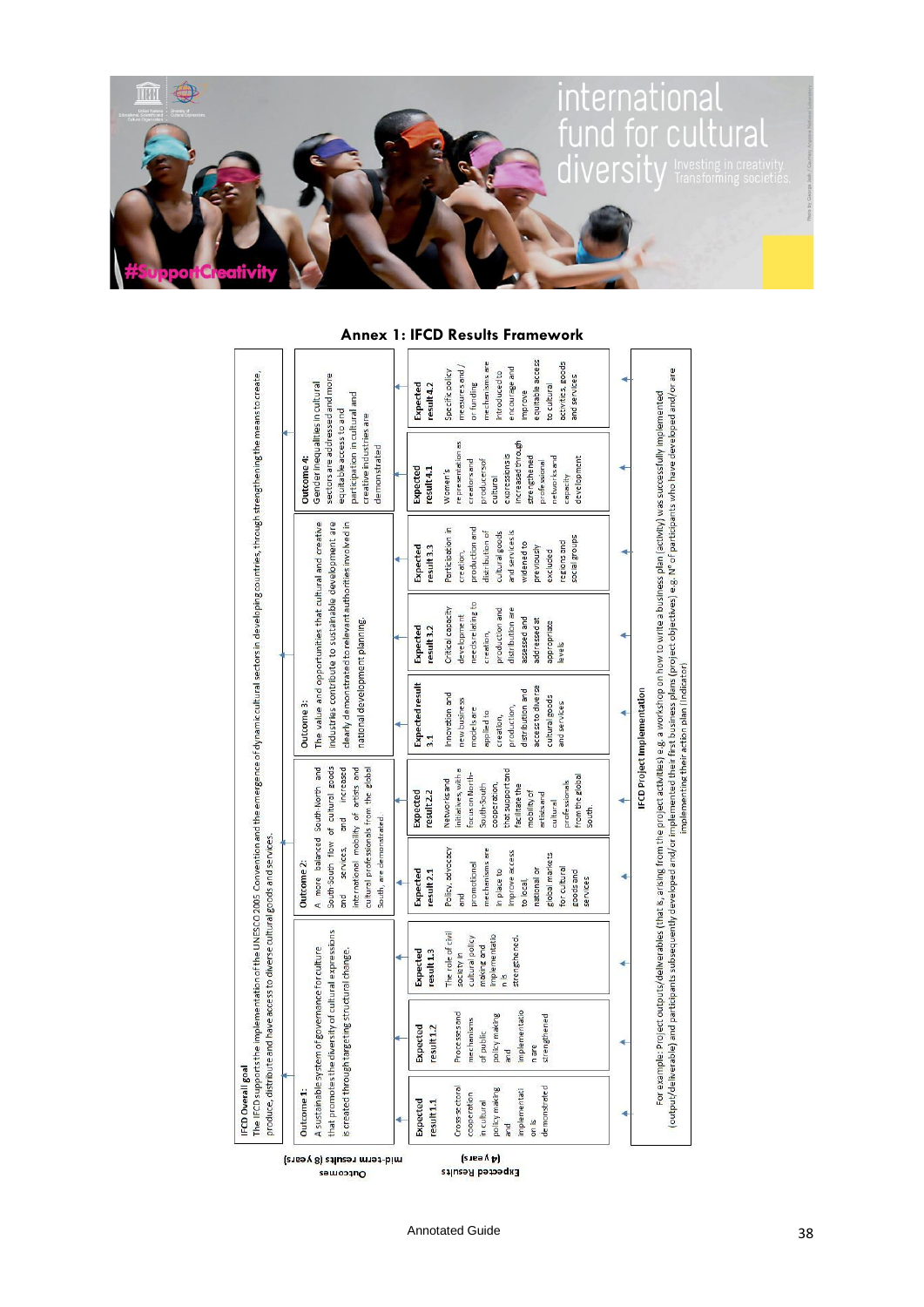

**Annex 2: eligible countries**

#### **Parties to the UNESCO 2005 Convention on the Protection and Promotion of the Diversity of Cultural Expressions that are recognized by UNCTAD as developing economies, economies in transition and least developed countries**

(March 2021)

| 1               | Afghanistan                             |
|-----------------|-----------------------------------------|
| $\overline{2}$  | Albania                                 |
| $\overline{3}$  | Algeria                                 |
| 4               | Angola                                  |
| $\overline{5}$  | Antigua and Barbuda                     |
| $\overline{6}$  | Argentina                               |
| $\overline{7}$  | Armenia                                 |
| 8               | Azerbaijan                              |
| 9               | <b>Bahamas</b>                          |
| 10              | <b>Bangladesh</b>                       |
| 11              | <b>Barbados</b>                         |
| $\overline{12}$ | <b>Belarus</b>                          |
| $\overline{13}$ | <b>Belize</b>                           |
| 14              | Benin                                   |
| $\overline{15}$ | <b>Bolivia (Plurinational State of)</b> |
| $\overline{16}$ | Bosnia and Herzegovina                  |
| 17              | Botswana                                |
| 18              | <b>Brazil</b>                           |
| 19              | <b>Burkina Faso</b>                     |
| $\overline{20}$ | Burundi                                 |
| 21              | Cambodia                                |
| $\overline{22}$ | Cameroon                                |
| 23              | <b>Central African Republic</b>         |
| 24              | Chad                                    |
| 25              | Chile                                   |
| 26              | China                                   |
| 27              | Colombia                                |
| 28              | Comoros                                 |
| 29              | Congo                                   |
| 30              | Costa Rica                              |
| 31              | Côte d'Ivoire                           |
| 32              | Cuba                                    |
| 33              | Democratic Republic of the Congo        |
| $\overline{34}$ | Djibouti                                |
| $\overline{35}$ | Dominica                                |
| 36              | Dominican Republic                      |

| 37              | Ecuador                          |
|-----------------|----------------------------------|
| 38              | Egypt                            |
| 39              | El Salvador                      |
| 40              | <b>Equatorial Guinea</b>         |
| 41              | Eswatini                         |
| 42              | Ethiopia                         |
| 43              | Gabon                            |
| 44              | Gambia                           |
| 45              | Georgia                          |
| 46              | Ghana                            |
| $\overline{47}$ | Grenada                          |
| 48              | Guatemala                        |
| 49              | Guinea                           |
| 50              | Guyana                           |
| 51              | Haiti                            |
| $\overline{52}$ | Honduras                         |
| 53              | India                            |
| $\overline{54}$ | Indonesia                        |
| 55              | Iraq                             |
| $\overline{56}$ | Jamaica                          |
| 57              | Jordan                           |
| 58              | Kenya                            |
| 59              | Kuwait                           |
| 60              | Lao People's Democratic Republic |
| 61              | Lesotho                          |
| 62              | Madagascar                       |
| 63              | Malawi                           |
| 64              | Mali                             |
| 65              | Mauritania                       |
| 66              | Mauritius                        |
| 67              | Mexico                           |
| 68              | Mongolia                         |
| 69              | Montenegro                       |
| 70              | Morocco                          |
| 71              | Mozambique                       |
| $\overline{72}$ | Namibia                          |